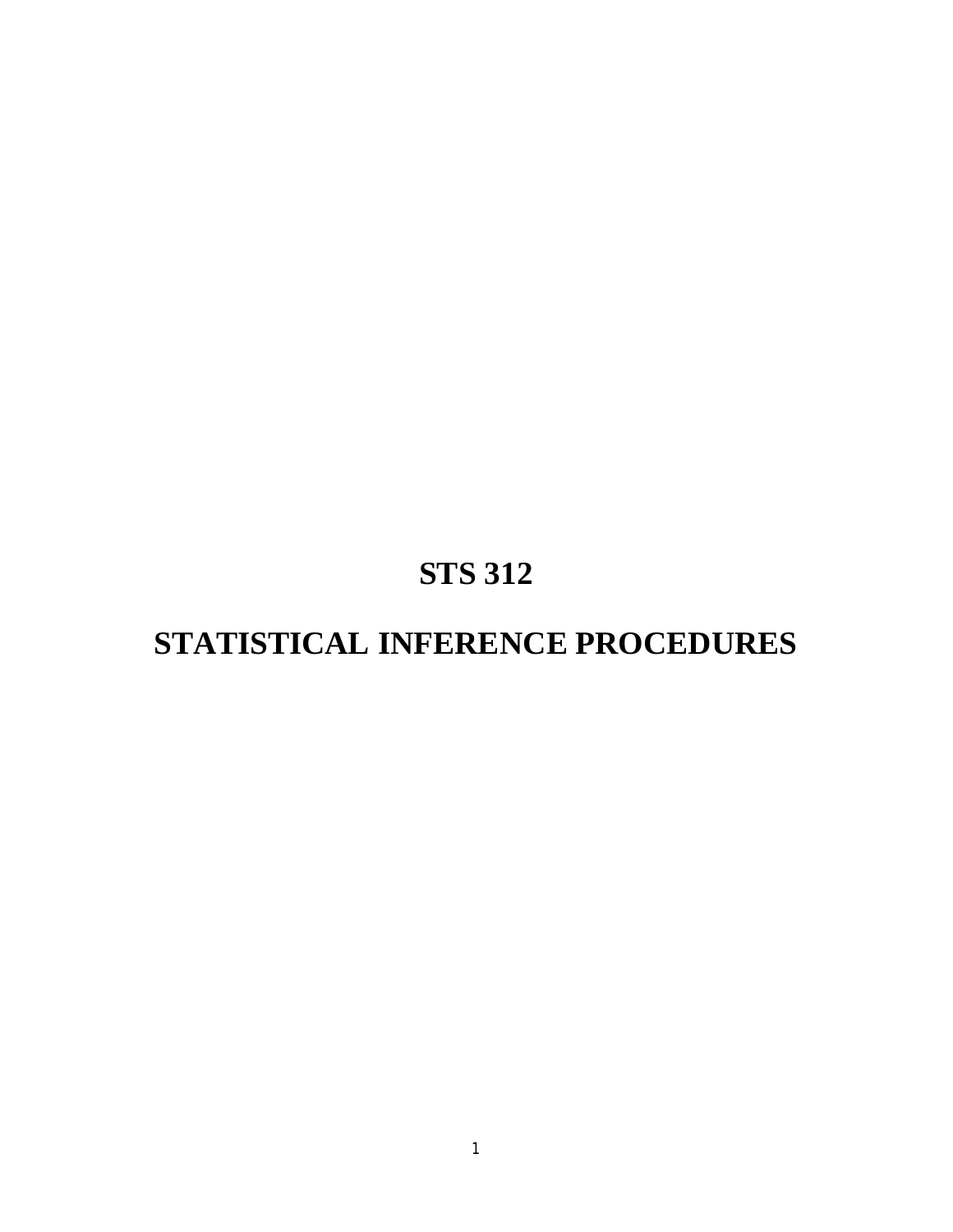#### **LECTURE ONE**

# **STATISTICAL INFERENCE PROCEDURES**

## **INTRODUCTION**

Statistics is the study of how information should be employed to reflect on, and give guidance for action in a practical situation involving uncertainty. Any statistical procedure which utilizes information to obtain a description of the practical situation (through a probability model) is an inferential procedure. The study of such procedure will be termed statistical inference. A procedure with the wider aim of suggesting action to be taken in the practical situation, by processing information relevant to that situation, is a decision-making procedure. The study of such procedures is termed statistical decision-making.

A decision problem means the choice between several possible courses of action: this will have observable consequences, which may be used to test its rightness. An inference concerns the degree of belief, which need not have any consequences, though it may. For example, the question "Shall I eat this apple?: is a matter of decision, with possible highly satisfactory or uncomfortable outcomes.

"Is this apple green?" is a question of belief. A statistical inference carries us from observations to conclusions about the population sampled. Statistical inferences involve the data, a specification of the set of possible populations sampled, a question concerning the true populations. The theory of statistical decision deals with the action to take on the basis of statistical information. Decisions are based not only the considerations listed for inferences, but also on an assessment of the losses resulting from wrong decisions, and on prior information, as well as, on a specification of a set of possible decisions.

#### **Point Estimation**

Consider a random sample of size *n* from a population with p.d.f,  $f(x, \theta)$ . The term random sample may refer either to the set of random variables  $X_1, X_2, \ldots, X_n$  or to the observed data  $x_1, x_2, ..., x_n$ .

#### **Definition 1: Statistic**

A function of the random sample,  $T = t(X_1, X_2, ..., X_n)$ , that does not depend on any random parameter is called a statistic. A statistic is also a random variable, the distribution of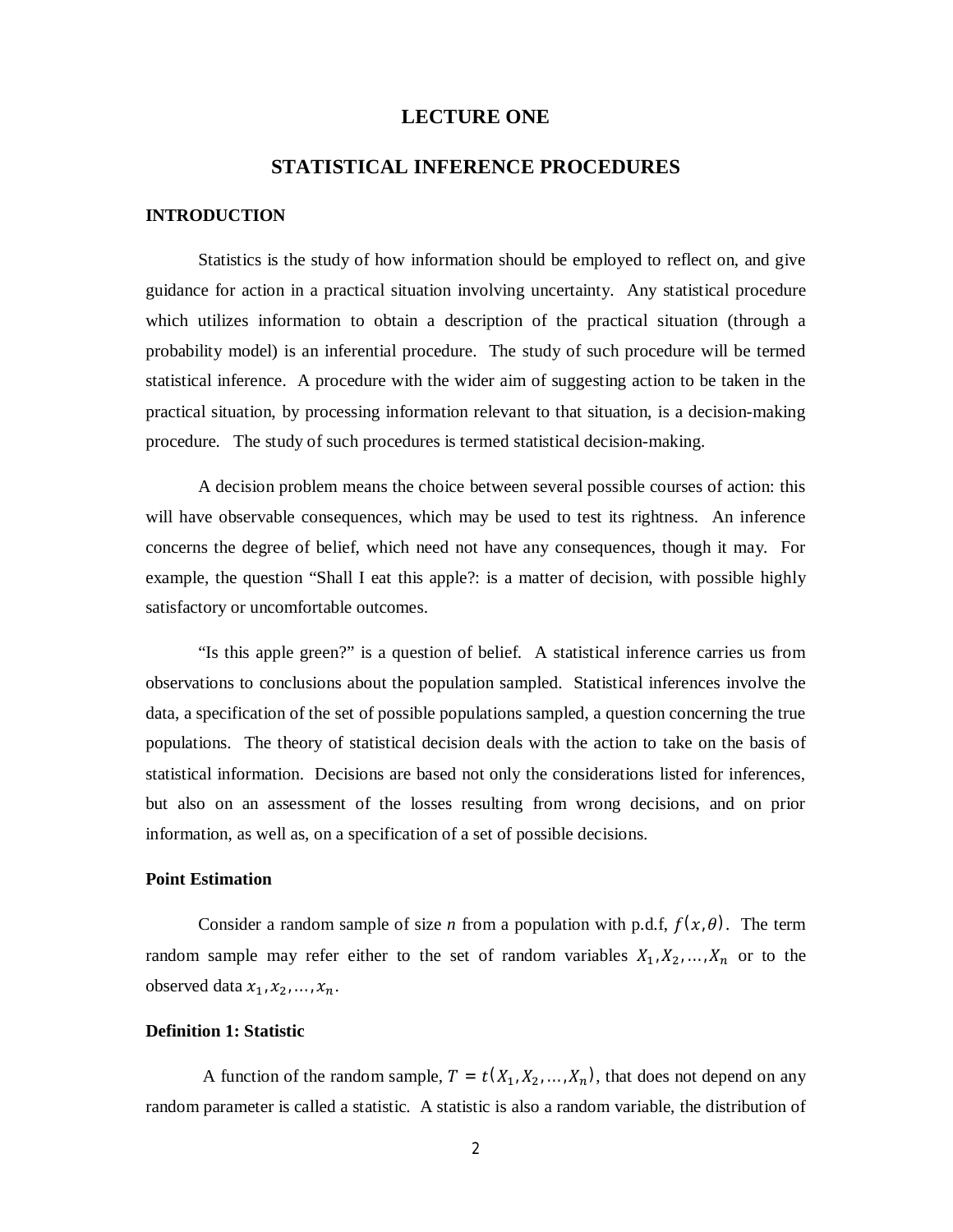which depends on the distribution of a random sample and on the form of the function  $t(X_1, X_2, \ldots, X_n)$ . A particular value of the estimator, *T* is called an estimate.

#### **Loss Function and Risk Function**

When an estimate differs from the true value of the parameter being estimated, one may consider the loss involved to be a function of this difference. We shall assume that the loss increases as the square of the difference. In this case, the means square error (MSE) criterion considers the average squared error loss associated with the estimator.

#### **Definition 2: Loss Function**

If *T* is an estimator of  $t(\theta)$ , then a loss function is any real-valued function  $L(t, \theta)$ , such that

$$
L(t; \theta) \ge 0 \text{ for every } t \tag{1.1}
$$

and 
$$
L(t; \theta) = 0
$$
 when  $t = t(\theta)$  (1.2)

#### **Definition 3: Risk Function**

The risk function is defined as the expected value of the loss function. That is

$$
R_T(\theta) = E[L(T; \theta)] \tag{1.3}
$$

If a parameter or a function of a parameter is being estimated, one may choose an appropriate loss function depending on the problem, and then try to find an estimator, the average loss (or risk) function that is small for all possible values of the parameter. If the loss function is taken to be squared error, then the risk becomes the MSE. Another reasonable loss function is absolute error, whose risk function is given by

$$
R_T(\theta) = E|T - t(\theta)| \tag{1.4}
$$

#### **Definition 4: Admissible Estimator**

An estimator  $T_1$  is a better estimator than  $T_2$  iff

(i) 
$$
R_{T_1}(\theta) \le R_{T_2}(\theta)
$$
 for all  $\theta \in \Omega$  and

(ii)  $R_{T_1}(\theta) < R_{T_2}(\theta)$  for at least one  $\theta$ .

An estimator *T* is admissible iff there is no better estimator.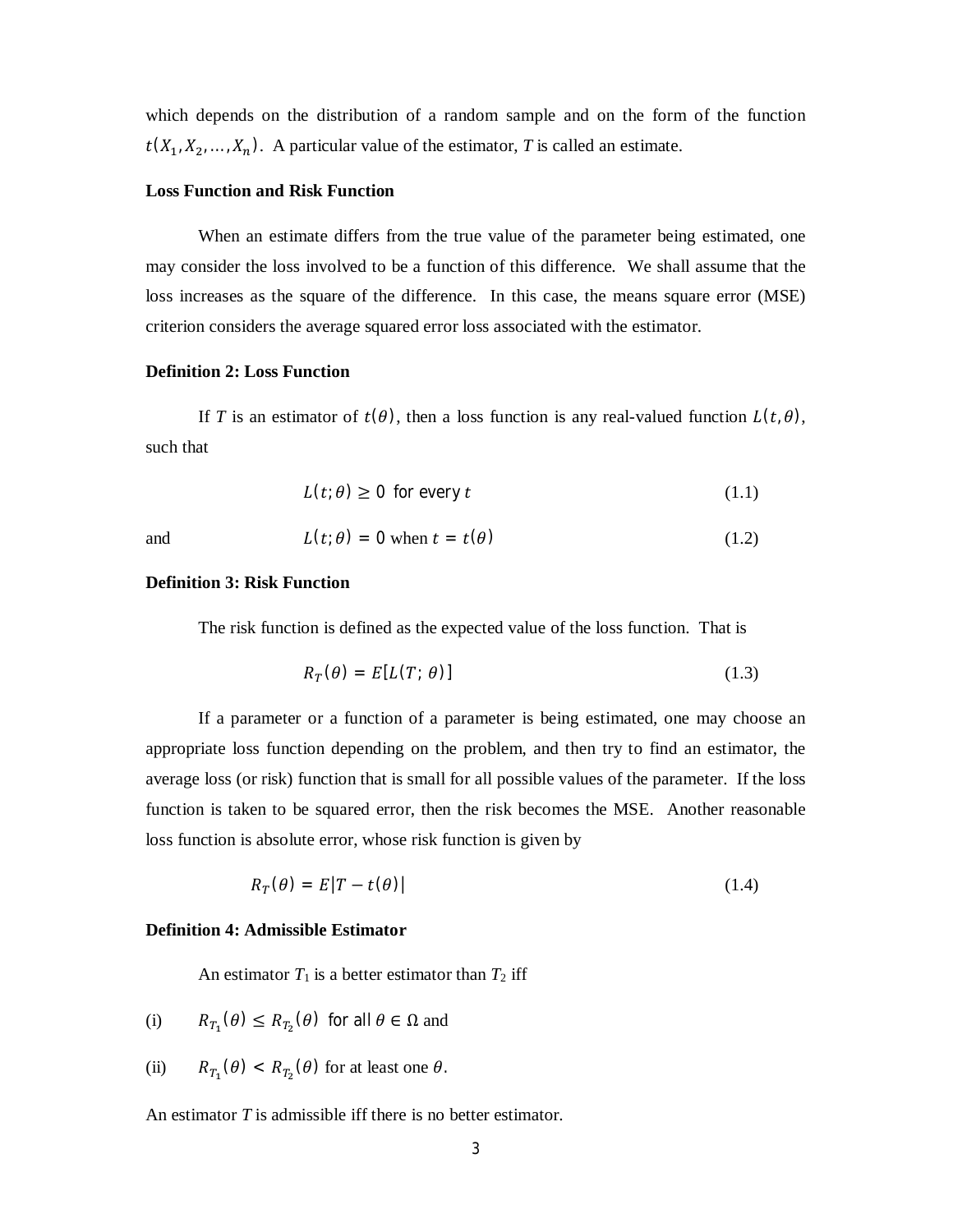#### **LECTURE TWO**

# **DECISION THEORY (DT) APPROACH**

In DT, the decision maker chooses an action '*a*' from a set of all possible actions based on the observation of a random variable, or data, *X*, which has a probability distribution that depends on a parameter  $\theta$  called the state of nature. The set of all possible values of  $\theta$  is denoted by (H). The decision is made by a statistical decision function *d*, which maps the sample space (the set of all possible data values) onto the action space *A*. Denoting the data by *X*, the action is random and is given as  $a = d(X)$ .

By taking the action  $a = d(X)$ , the decision makers incurs a loss,  $L(\theta; d(X))$ , which depends on both  $\theta$  and  $d(X)$ . The comparison of different decision functions is based on the risk function, or expected loss,

$$
R(\theta; d(X)) = E[L(\theta; d(X))]
$$
\n(1.1)

Here, the expectation is taken with respect to the probability distribution of *X*, which depends on  $\theta$ . Note that the risk function depends on the true state of nature,  $\theta$ , and on the decision function,  $d(X)$ . Decision theory is concerned with methods of determining "good" decision functions, i.e. decision functions that have small risk

## **2. Bayes Rule and Minimax Rule**

#### **2.1 Minimax Rule (MR)**

The MR proceeds as follows: for a given decision function  $d(X)$ , consider the worst that the risk could be:

$$
\max_{\theta \in (H)} [R(\theta)d(X)].
$$

Then choose a decision function, *d*\*, that minimizes this maximum risk

$$
\min_{d} \left\{ \max_{\theta \in (H)} [R(\theta; d(X))] \right\}
$$

Such a decision rule, if it exists, is called a minimax rule.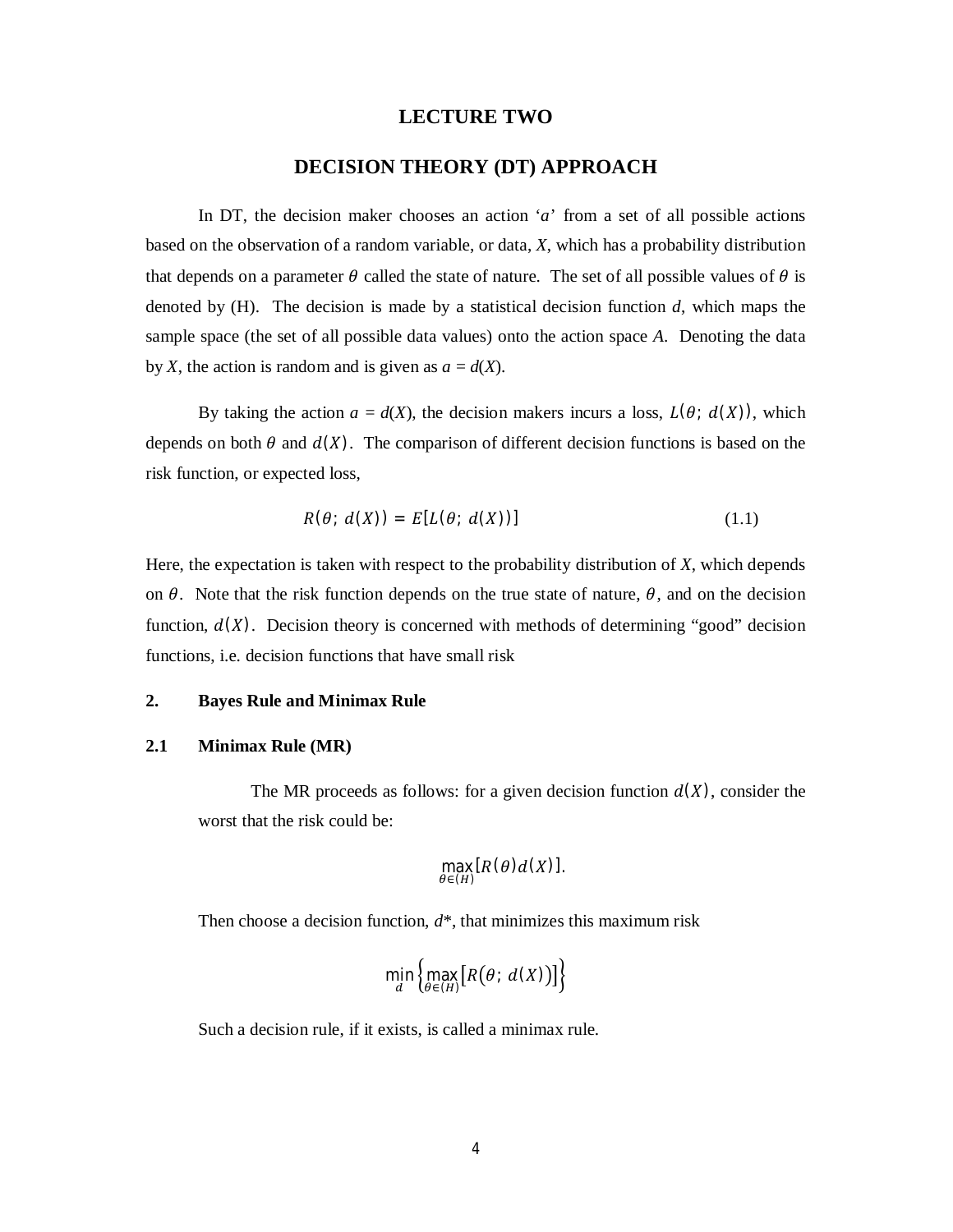The weakness of the minimax method is that it is a very conservative procedure. It places all its emphasizes on guarding against the worst possible case. The worst case may not likely occur.

To make this idea more precise, we can assign a probability distribution to the state of nature  $\theta$ ; this distribution is called the prior distribution of  $\theta$ . Given such a prior distribution, we can calculate the Bayes risk of a decision function *d*:

$$
B(d) = E[R(H); d(X)]
$$

Here the expectation is taken with respect to the probability distribution of both  $(H)$  and  $X$ . By the property of iterated conditional expectation, the Bayes risk can be expressed as

$$
B(d) = E\big[E\big\{L(\theta, d(X))|(H) = \theta\big\}\big]
$$

where the inner expectation is conditional on  $(H) = \theta$  and the outer expectation is taken with respect to the distribution of  $(H)$ . The Bayes risk is the average of the risk function with respect to the prior distribution of  $\theta$ . A function that minimizes the Bayes risk is called a Bayes rule.

**Example 1:** Consider a loss function and probability distribution below:

|                | (H)          |            |  |
|----------------|--------------|------------|--|
| A              | $\theta_{1}$ | $\theta_2$ |  |
| a <sub>1</sub> | 0            | 400        |  |
| a <sub>2</sub> | 100          |            |  |

| $\mathbf{x}$    | $\theta_{1}$ | $\theta$ <sub>2</sub> |
|-----------------|--------------|-----------------------|
| $\mathcal{X}_1$ | 0.60         | 0.10                  |
| $\chi_2$        | 0.30         | 0.20                  |
| $\chi_3$        | 0.10         | 0.70                  |

We shall consider the following four decision rules:

| d     | $x_{1}$        | $x_{2}$        | $x_{3}$        |
|-------|----------------|----------------|----------------|
| $d_1$ | a <sub>1</sub> | a <sub>1</sub> | a <sub>1</sub> |
| $d_2$ | a <sub>1</sub> | a <sub>2</sub> | a <sub>2</sub> |
| $d_3$ | a <sub>1</sub> | a <sub>1</sub> | a <sub>2</sub> |
| ds    | a <sub>2</sub> | a <sub>2</sub> | a <sub>2</sub> |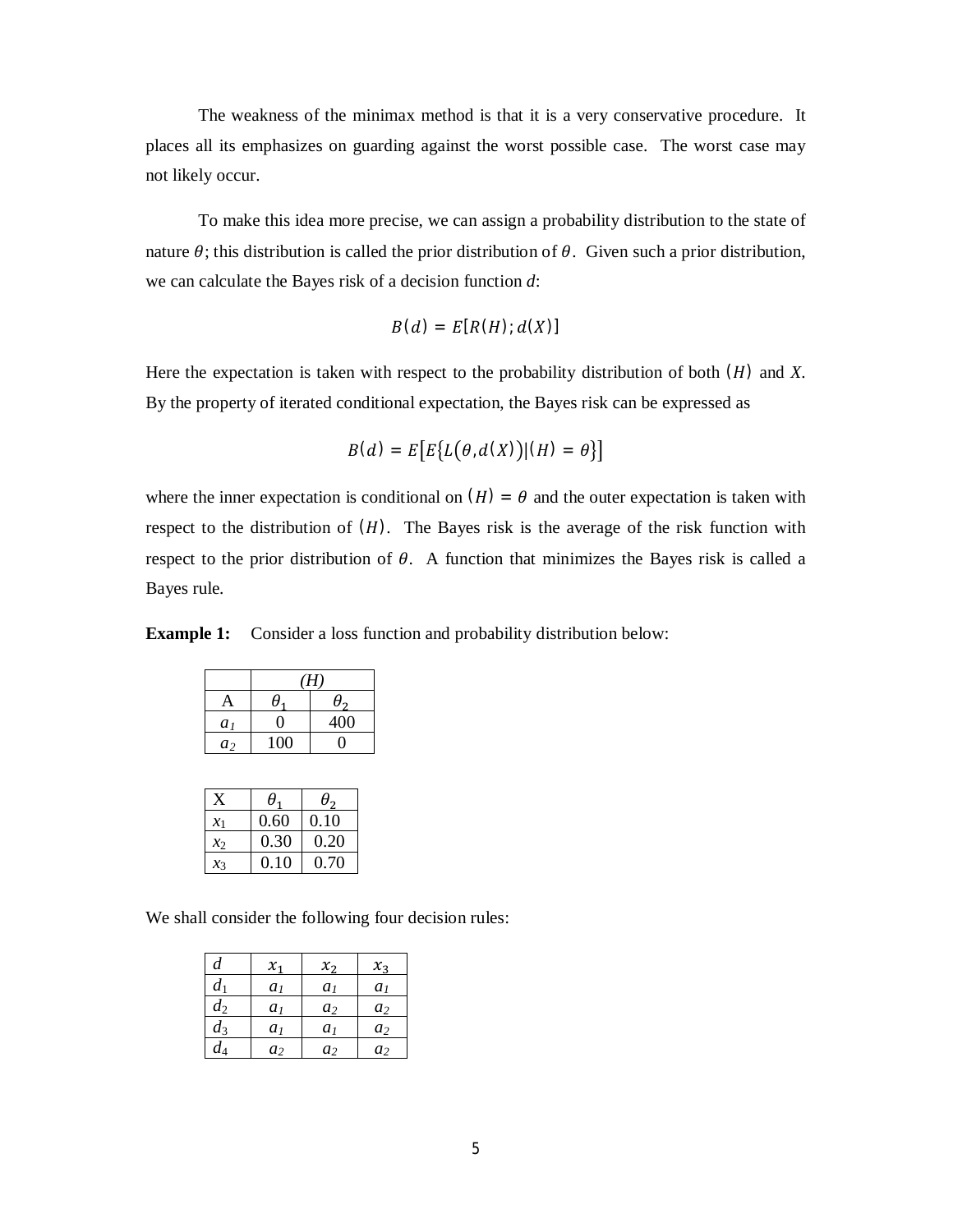To apply the minimax rule, we compute the risk of each of the decision functions in the case where  $\theta = \theta_1$  and in the case where  $\theta = \theta_2$ . For the case  $\theta = \theta_1$ , each risk function is computed as

$$
R(\theta_1, d_i(X)) = E[(\theta_1, d_i(X))]
$$

$$
= \sum_{j=1}^{3} L(\theta_1, d_i(X)) P(X = x; |\theta = \theta_1)
$$

We have

$$
R(\theta_1, d_1(X)) = 0(0.60) + 0(0.30) + 0(0.10) = 0
$$
  
\n
$$
R(\theta_1, d_2(X)) = 0(0.60) + 100(0.30) + 100(0.10) = 40
$$
  
\n
$$
R(\theta_1, d_3(X)) = 0(0.60) + 0(0.30) + 100(0.10) = 10
$$
  
\n
$$
R(\theta_1, d_4(X)) = 100(0.60) + 100(0.30) + 100(0.10) = 100
$$

Similarly, for  $\theta = \theta_2$ , we have

$$
R(\theta_2, d_1(X)) = 400; R(\theta_2, d_2(X)) = 40; R(\theta_2, d_3(X)) = 120; R(\theta_2, d_4(X)) = 0.
$$

To find the minimax rule, we note that the maximum values of  $d_1, d_2, d_3$  and  $d_4$  are 400, 40, 120 and 100, respectively, thus,  $d_2$  is the minimax rule.

#### **Bayes Rule**

Suppose we assume a prior distribution  $\pi(\theta_1) = 0.80$  and  $\pi(\theta_2) = 0.20$ . Using this prior distribution and the risk functions computed above, we find for each decision function its Bayes risk,

$$
B(d) = E[R(\theta, d(X))]
$$
  
=  $R\left(\theta_1, d(X)\pi(\theta_1) + R(\theta_2, d(X))\pi(\theta_2)\right)$ 

Thus we have

$$
B(d_1) = 0(0.8) + 400(0.2) = 80
$$
  

$$
B(d_2) = 40(0.8) + 40(0.2) = 40
$$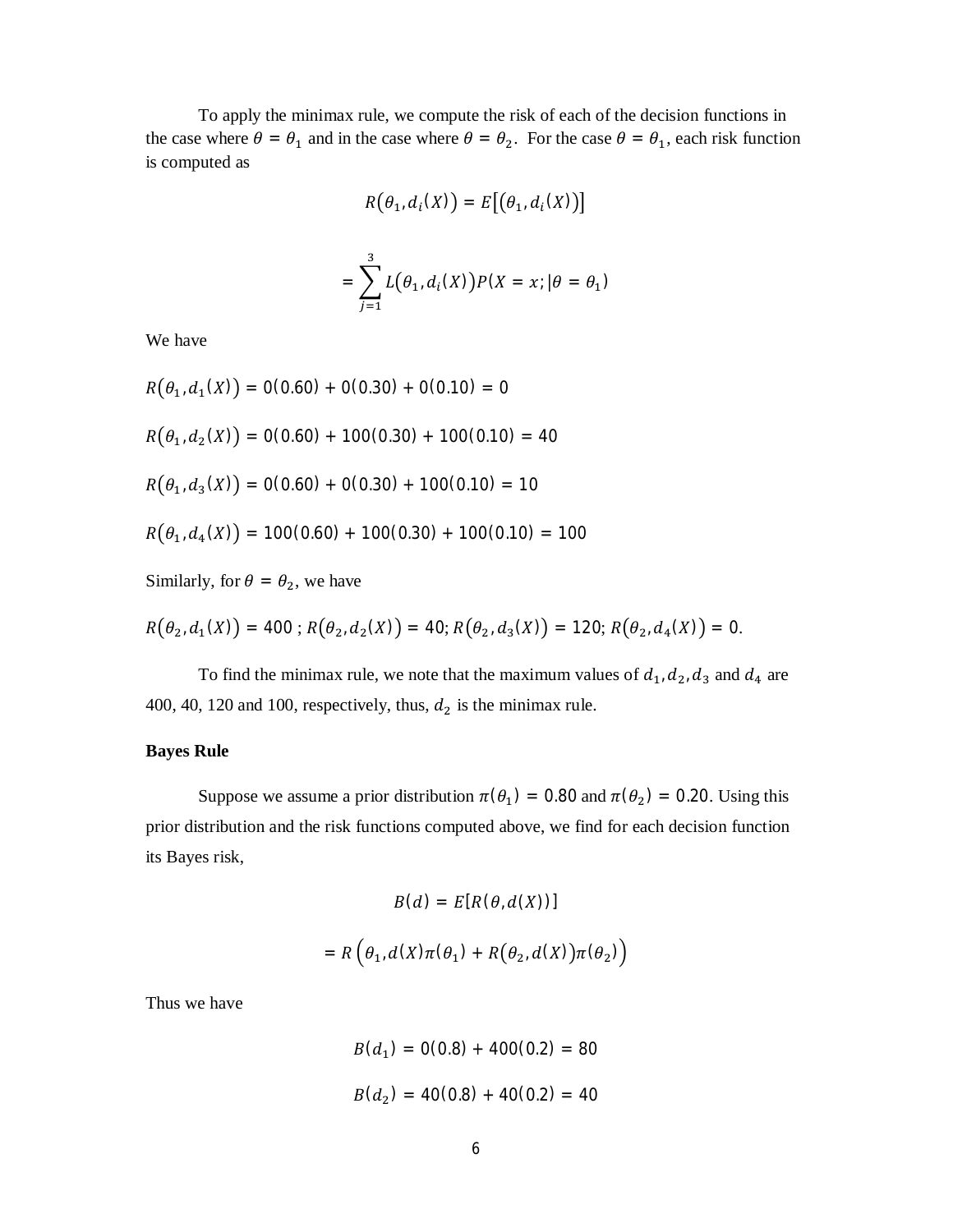$$
B(d_3) = 10(0.8) + 120(0.2) = 32
$$
  

$$
B(d_4) = 100(0.8) + 0(0.2) = 80
$$

Given Bayes rule =  $d_3$ 

Given 
$$
f(x; \theta) = \frac{e^{-\theta} \theta^x}{x!}, x = 0, 1, ...
$$
  
= 0

(i) Calculate the risk function if

$$
L(\theta; d(X)) = (d(X) - \theta) / \theta \text{ for } d(x) = cx
$$

- (ii) Calculate the risk if  $c = N11$  and  $\theta = 0.10$
- (iii) Determine the value of *c* for which the risk function is minimum.

$$
\frac{(d(X) - \theta)^2}{\theta} = (cx - \theta)^2/\theta
$$

$$
= \frac{1}{\theta}(c^2x^2 - 2\theta cx + \theta^2)
$$

$$
= \left(\frac{c^2x^2}{\theta} - 2cx + \theta\right)
$$

$$
R(\theta; d(X)) = E[L(\theta; d(X))]
$$

$$
= E\left[\frac{c^2x^2}{\theta} - 2cx + \theta\right]
$$

$$
= c^2\frac{(a^2 + a)}{\theta} - 2c\lambda + \theta
$$

$$
= c^2\left(\frac{\theta^2 + \theta}{\theta}\right) - 2c\theta + \theta
$$

$$
= c^2(\theta + 1) - 2c\theta + \theta
$$

$$
= c^2 + \theta(c^2 - 2c + 1)
$$

$$
= c^2 + \theta(c - 1)^2.
$$

# **Example 1**

Given 
$$
f(x/\theta) = \frac{e^{-\theta} \theta^x}{x!}
$$
,  $x = 0, 1, ...$ 

Calculate  $L(\theta, d) = (d - \theta)^2$  for  $d(X) = CX$ 

$$
= CX \text{ so that } \frac{(CX - \theta)^2}{\theta} = \frac{C^2X^2 - 2CX\theta - \theta^2}{\theta}
$$

$$
R(\theta, d) = \sum_{x=0}^{\infty} X^2 f(X/u) = \lambda^2 + \lambda
$$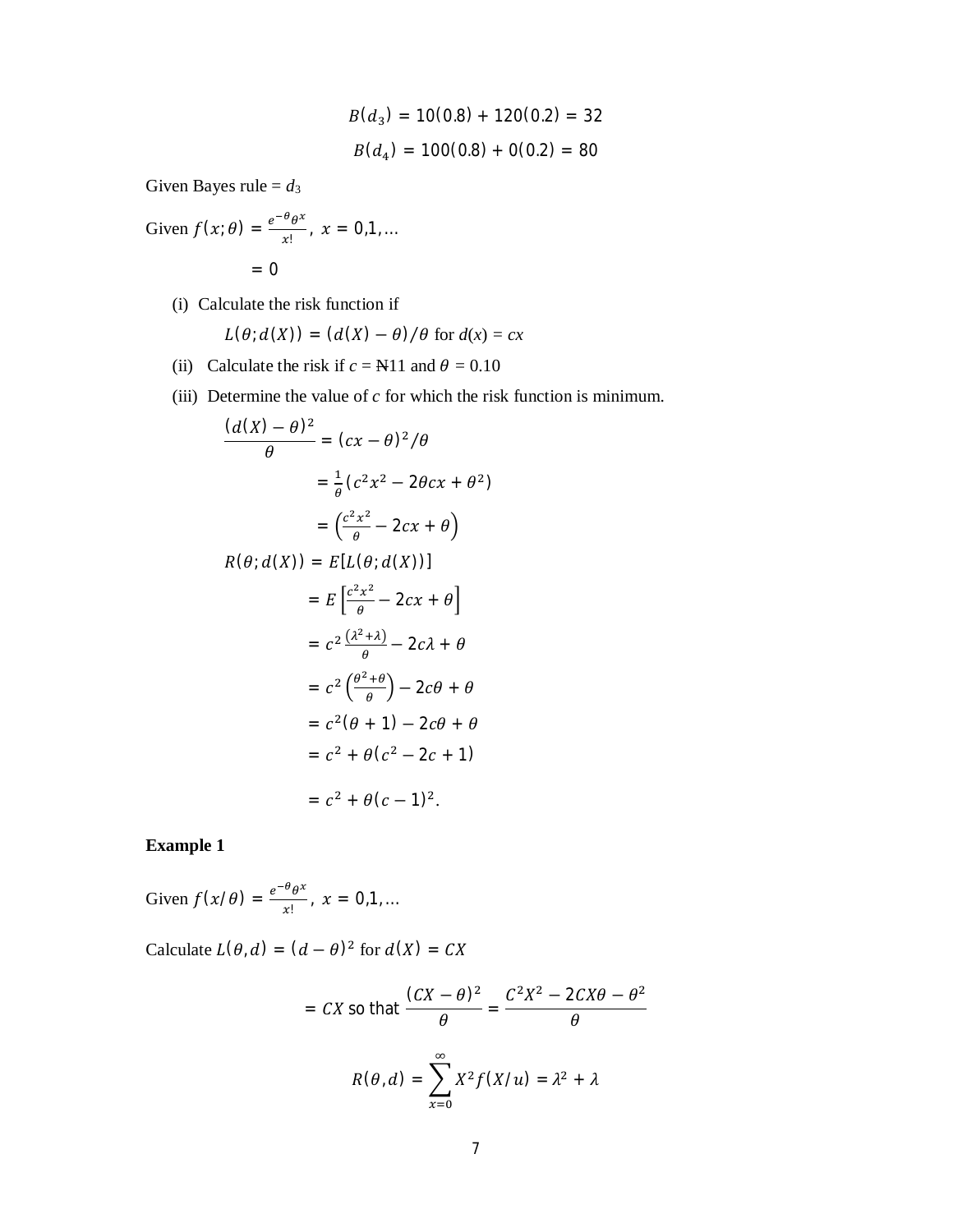$$
R(\theta, d) = \frac{1}{\theta} \{C^2(\lambda^2 + \lambda) - 2C\theta\lambda + \theta^2\}
$$

$$
= \frac{1}{\theta} \{C^2\theta^2 + C^2\theta - 2C\theta + \theta^2\}
$$

$$
= C^2\theta + C^2 - 2C\theta + \theta
$$

$$
= C^2 + C^2\theta - 2C\theta + \theta
$$

$$
= C^2 + \theta(C^2 - 2C + 1)
$$

$$
= C^2 + \theta(C - 1)^2
$$

# **Example 2**

Given 
$$
f(x/\theta) = {2 \choose x} \theta^x (1-\theta)^{2-x}
$$
,  $x = 0,1,2$ ;  $0 < \theta < 1$   
=  ${n \choose x} p^x q^{n-x}$ 

and  $L(\theta, d) = (a - \theta)^2$ ,

calculate  $R(\theta, d)$  for (i)  $d(X) = \frac{x}{2}$  $\frac{x}{2} = \frac{\theta(1-\theta)}{2}$  $\frac{(-\theta)}{2} = \frac{pq}{2}$  $\overline{\mathbf{c}}$ 

(ii) 
$$
d(X) = \left(\frac{x+1}{4}\right) = \frac{(2\theta^2 - 2\theta + 1)}{16}
$$

Find:

- (a)  $R(\theta, d(X))$  when  $d(X) = x/2$
- (b) The result in (a) if  $p = q = \frac{1}{2}$  $\frac{1}{2}$ .

$$
f(x/\theta) = {2 \choose x} \theta^x (1 - \theta)^{2-x}
$$
  
\n
$$
L(\theta, a) = \left(\frac{X}{2} - \theta\right)^2 = \frac{X^2}{2} - \theta X + \theta^2
$$
  
\n
$$
\sum_{0}^{\infty} \tilde{x} f(x/\theta) = n(n-1)p^2 + np = n(n-1)\theta^2 + n\theta
$$
  
\n
$$
R(\theta, d) = \frac{1}{4} [n(n-1)\theta^2 + n\theta] - \theta X + \theta^2
$$
  
\n
$$
= \frac{1}{4} [n^2 \theta^2 - n\theta^2 + n\theta] - \theta X + \theta^2
$$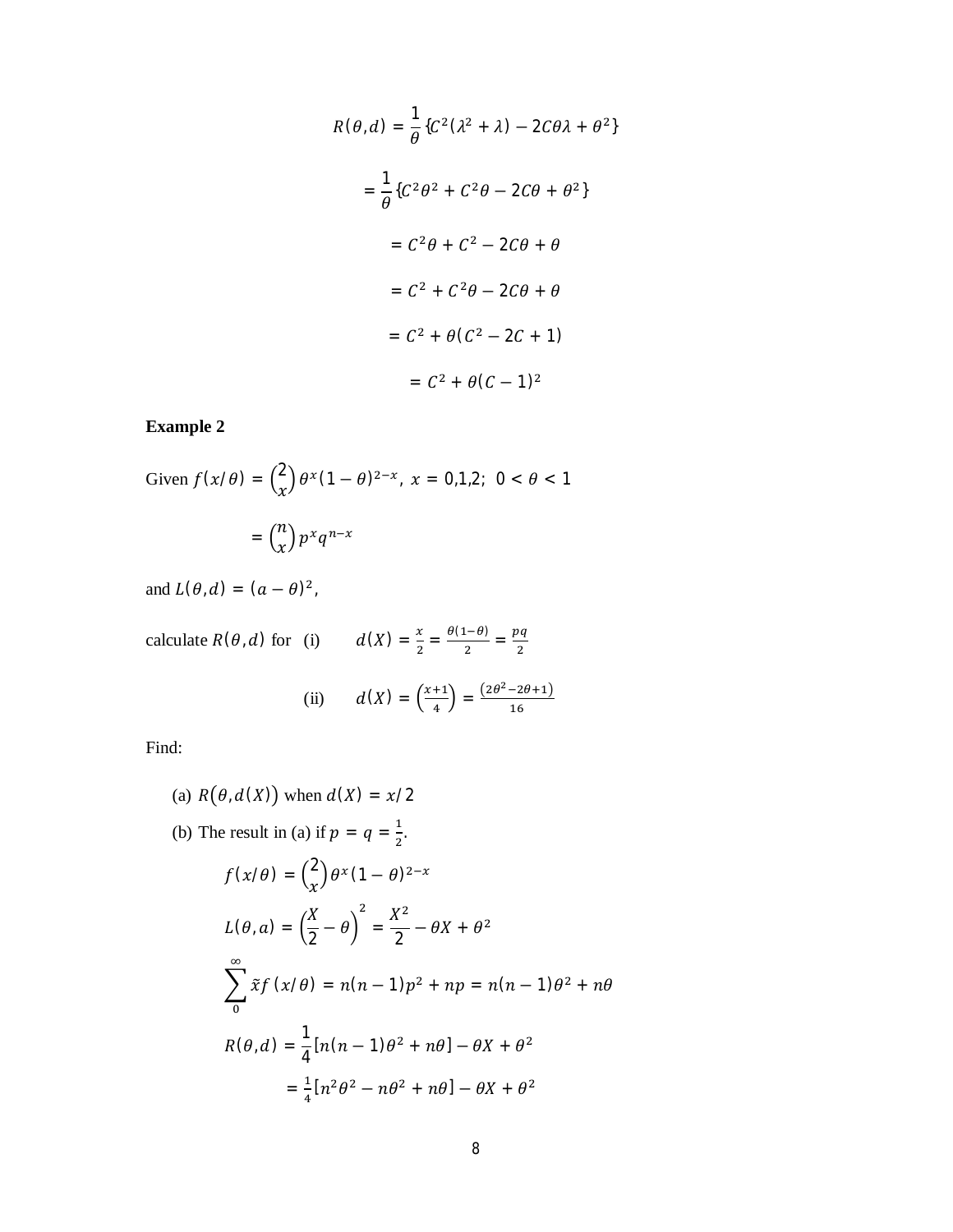$$
= \theta^2 - \frac{\theta^2}{2} + \frac{\theta}{2} - 2\theta^2 + \theta^2
$$

$$
= \frac{\theta}{2} - \frac{\theta^2}{2}
$$

$$
= \frac{\theta}{2} (1 - \theta).
$$

# **Example 3**

$$
f(x/\theta) = \frac{e^{-\theta}\theta^x}{x!}, \qquad x = 0,1,2,...
$$

$$
L(\theta, d) = (d - \theta)^2/\theta
$$

Find  $R(\theta, d)$  for  $d(X) = CX$ 

# **Solution:**

$$
\frac{(CX - \theta)^2}{\theta} = \frac{(C^2x^2 - 2Cx\theta - \theta^2)}{\theta}
$$
  
\n
$$
R(\theta, d) = \frac{1}{\theta} \sum_{X} (C^2x^2 - 2Cx\theta - \theta^2)e^{-\theta} \frac{\theta^x}{x!}
$$
  
\n
$$
= \frac{1}{\theta} \{C^2(\lambda^2 + \lambda) - 2C\theta\lambda + \theta^2\}
$$
  
\n
$$
= \frac{1}{\theta} \{C^2(\theta^2 + \theta) - 2C\theta^2 + \theta^2\}
$$
  
\n
$$
= C^2\theta + C^2 - 2C\theta + \theta
$$
  
\n
$$
= C^2 + C^2\theta - 2C\theta + \theta
$$
  
\n
$$
= C^2 + \theta(C^2 - 2C + 1)
$$
  
\n
$$
= C^2 + \theta(C - 1)^2
$$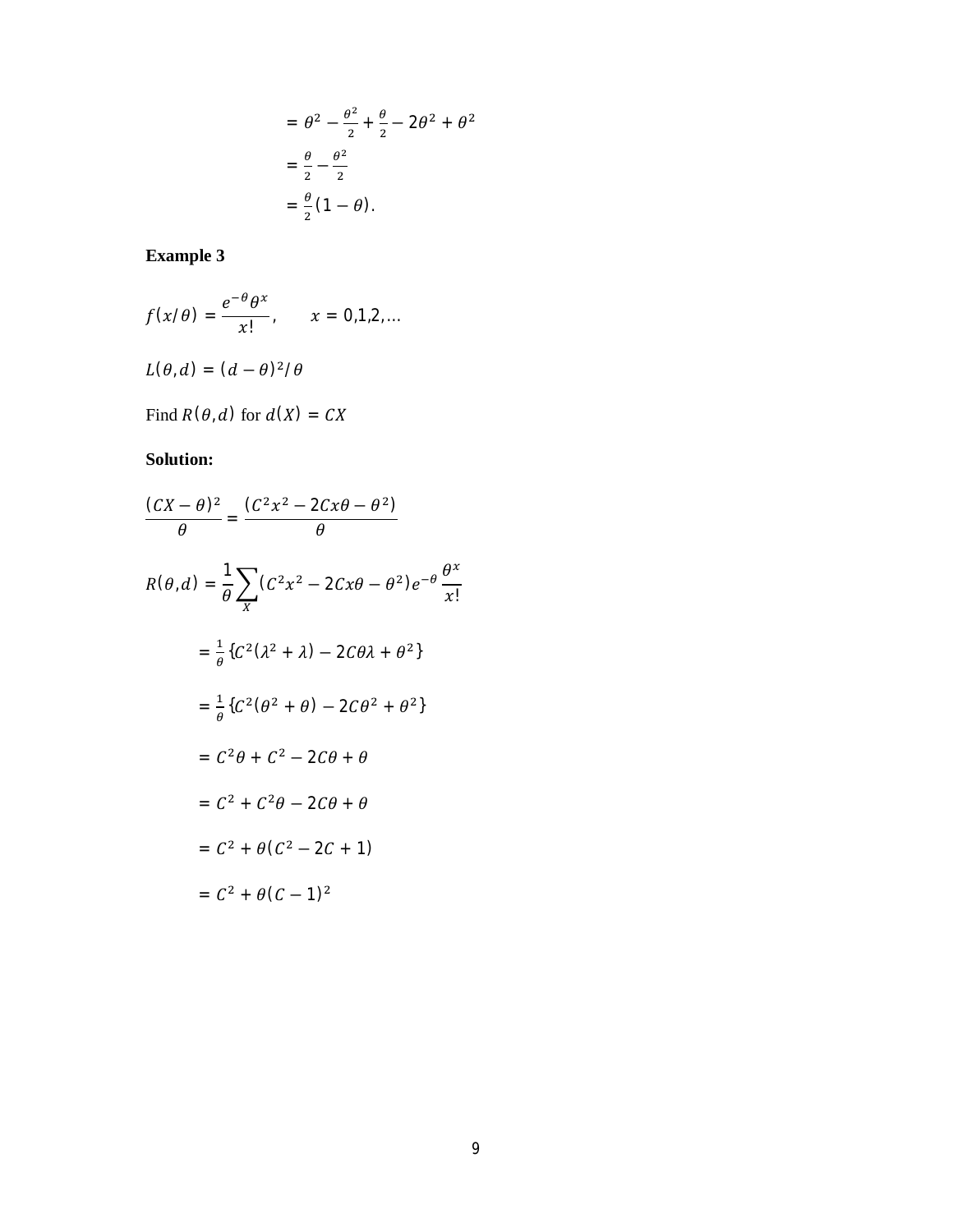# **EXERCISES**

(a) Given 
$$
f(x/\theta) = \frac{e^{-\theta} \theta^x}{x!}
$$
,  $x = 0,1,..., \theta > 0$ 

and  $L(\theta, a) = (a - \theta)^2$ ,

(i) Calculate 
$$
R(\theta, d)
$$
 for  $d(X) = x$ 

(ii) Calculate 
$$
R(\theta, d)
$$
 for  $d(X) = CX$   
\n
$$
L(\theta, a) = (CX - \theta)^2
$$
\n
$$
= C^2 (X - \frac{\theta}{c})^2
$$

$$
= C2 \left(X - \theta + \theta \left(1 - \frac{1}{c}\right)^2\right)
$$

$$
R(\theta, d) = \sum_{i=0}^{\infty} C^2 \left( X - \theta + \theta \left( 1 - \frac{1}{c} \right)^2 \right) \frac{e^{-\theta} \theta^x}{x!}
$$

$$
= C^2 \sum_{x=0}^{\infty} x \frac{e^{-\theta} \theta^x}{x!} - \theta + \theta \left( 1 - \frac{1}{c} \right)
$$

(iii) 
$$
f(x/\theta) = {2 \choose x} \theta^x (1 - \theta)^{2-x}, \quad X = 0, 1, 2, \quad 0 < \theta < 1
$$

$$
L(\theta, a) = (a - \theta)^2
$$

$$
\text{Calculate } R(\theta, d) \text{ for } d(X) = \frac{x}{2}.
$$

**Q5**

$$
L(\theta, a) = \left(\frac{x}{n} - \theta\right)^2 = \frac{x^2}{n^2} - \frac{2x\theta}{n} + \theta^2
$$
  

$$
\sum_{n=0}^{\infty} \tilde{x}\theta^x (1-\theta)^{n-x} = n(n-1)p^2 + np
$$
  

$$
= \frac{1}{n^2} (n^2p^2 - up^2 + np)
$$
  

$$
= \left(\theta^2 - \frac{\theta^2}{n} + \frac{\theta}{n}\right) - 2\theta^2 + \theta^2
$$
  

$$
= \frac{\theta}{n} - \frac{\theta^2}{n}
$$
  

$$
= \frac{\theta}{n} (1-\theta).
$$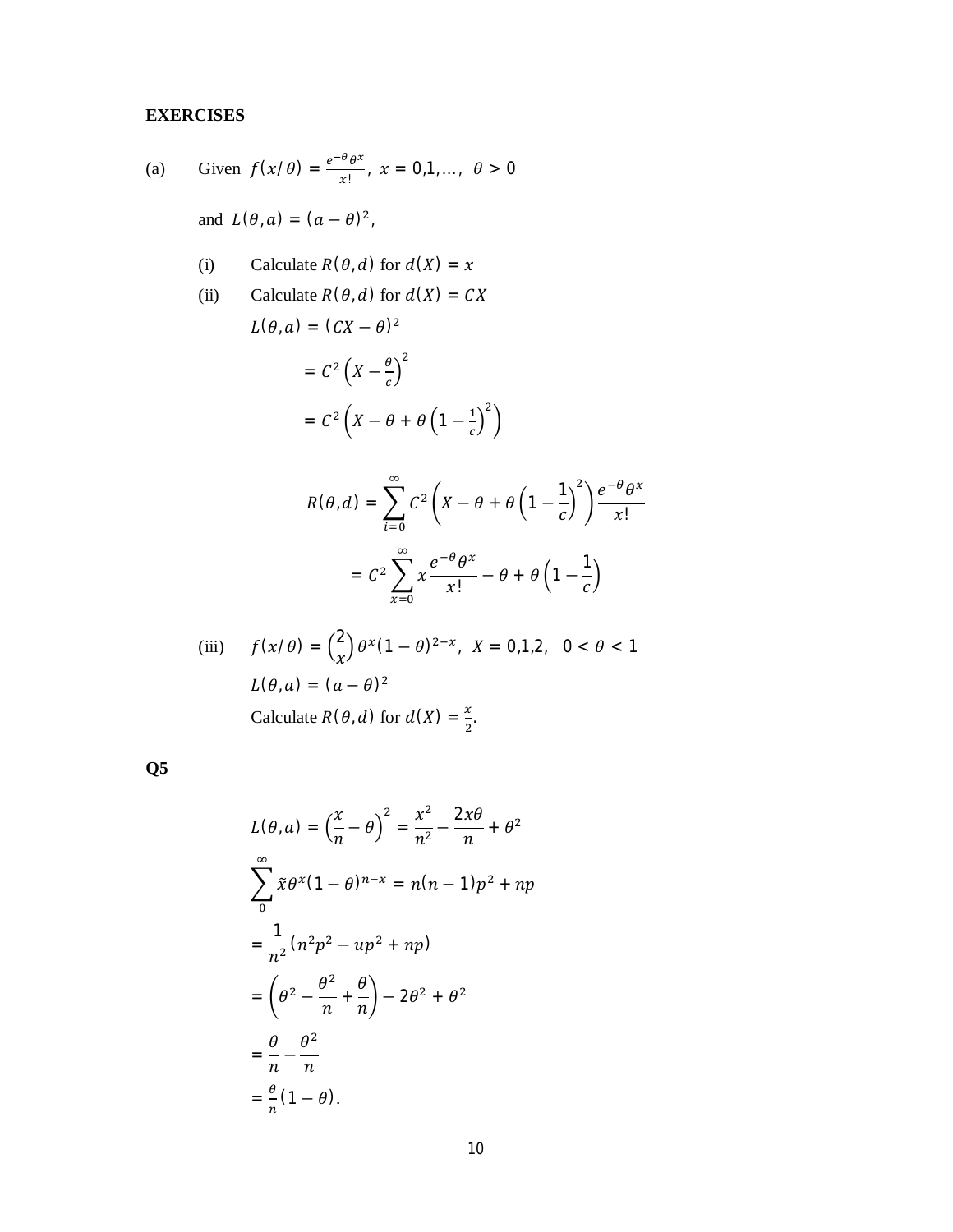$$
f\left(\frac{x}{\theta}\right) = \frac{e^{-\theta}\theta^x}{x!}, \qquad x = 0, 1, ...,
$$

$$
L(\theta, a) = (a - \theta)^2,
$$

**Q7**

Calculate  $R(\theta, d)$  for  $d(X) = x$ 

$$
L(\theta, a) = (x - \theta)^2 = x^2 - 2x\theta + \theta^2
$$
  

$$
\sum_{x=0}^{\infty} x^2 f(x/\theta) = \lambda^2 + \lambda = \theta^2 + \theta
$$
  

$$
\therefore \sum_{x=0}^{\infty} (x - \theta)^2 f(x/\theta) = \theta^2 + \theta - 2\theta^2 + \theta^2
$$
  

$$
= \theta.
$$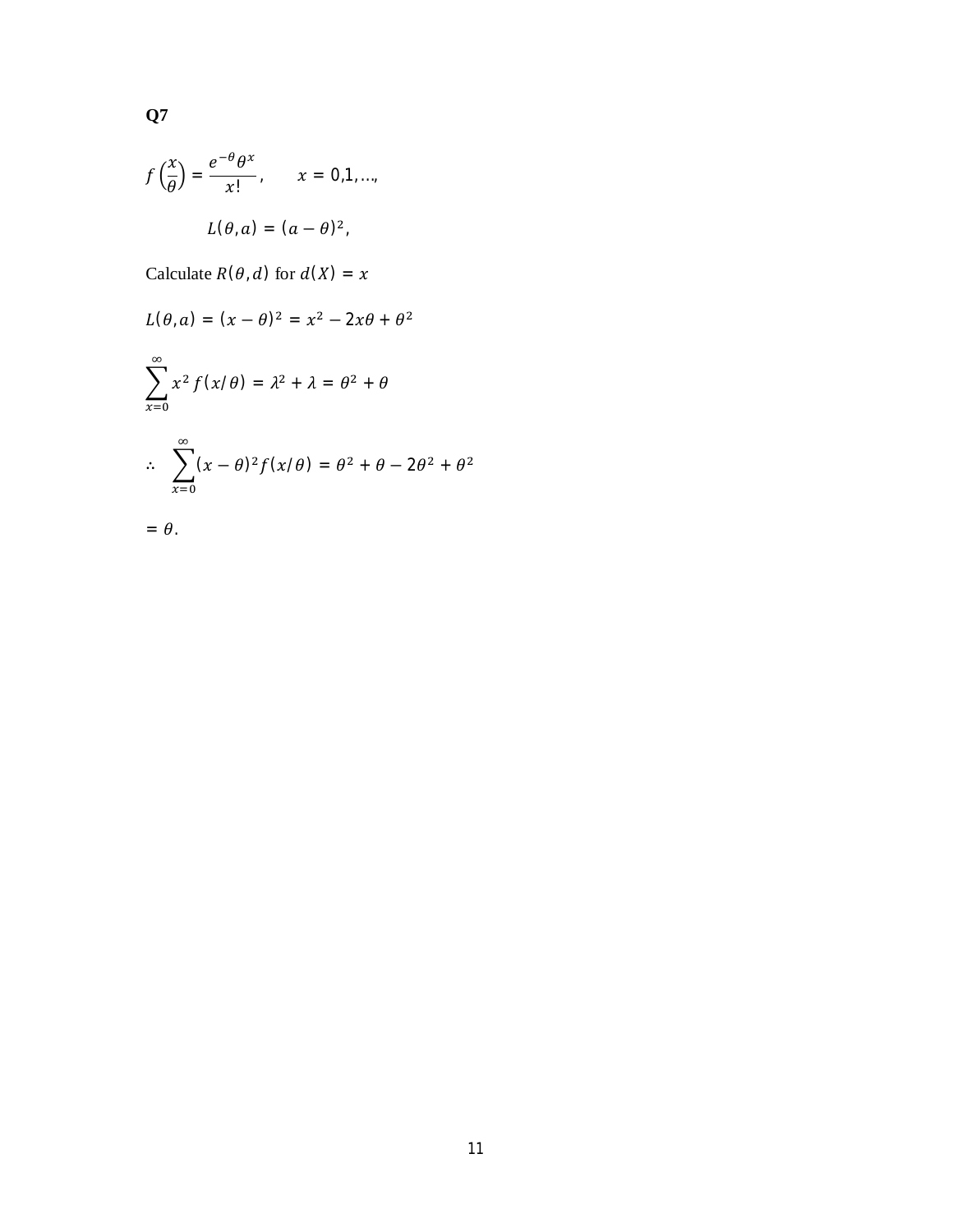# **LECTURE THREE**

# **SOME UNIVARIATE DISTRIBUTIONS**

# **1.0 Binomial Distribution**

$$
f(x) = {n \choose x} p^{x} (1-p)^{n-x}, x = 0,1,2,...,n
$$
\n
$$
= 0, \text{ otherwise}
$$
\n
$$
E(X) = \sum_{x=0}^{n} x f(x) = {n \choose x} x {n \choose x} p^{x} (1-p)^{n-x}
$$
\n
$$
= \sum_{x=0}^{n} \frac{n(n-1)!}{x(x-1)!(n-x)!} x p \cdot p^{x-1} (1-p)^{n-x}
$$
\n
$$
= up \sum_{t} \frac{(n-1)!}{(x-1)!(n-x)!} p^{x-1} (1-p)^{n-x}
$$
\n
$$
= up \sum_{t} {n-1 \choose t} p^{t} (1-p)^{n-1-t}
$$
\n
$$
= up(1) = up
$$
\n
$$
E(X^{2}) = \sum_{x=0}^{n} {n \choose x} x^{2} p^{x} (1-p)^{n-x}
$$
\n
$$
= \sum_{x=0}^{n} [x(x-1) + x] p^{x} (1-p)^{n-x}
$$
\n
$$
= \sum_{x=0}^{n} x(x-1) {n \choose x} p^{x} q^{n-x} + np, \text{ using (1.2)}
$$
\n
$$
= \sum_{x=0}^{n} x(x-1) \frac{n(n-1)(n-2)!}{x(x-1)(x-2)!(n-x)!} p^{2} p^{x-2} q^{n-x} + np
$$
\n
$$
= n(n-1)p^{2} \sum_{t} \frac{(n-2)!}{(x-2)!(n-x)!} p^{x-2} q^{n-x} + np
$$
\n
$$
= n(n-1)p^{2} \sum_{t} {n-2 \choose t} p^{t} q^{n-2-t} + np
$$
\n
$$
Var(X) = E(X^{2}) - [E(X)]^{2}
$$
\n(1.3)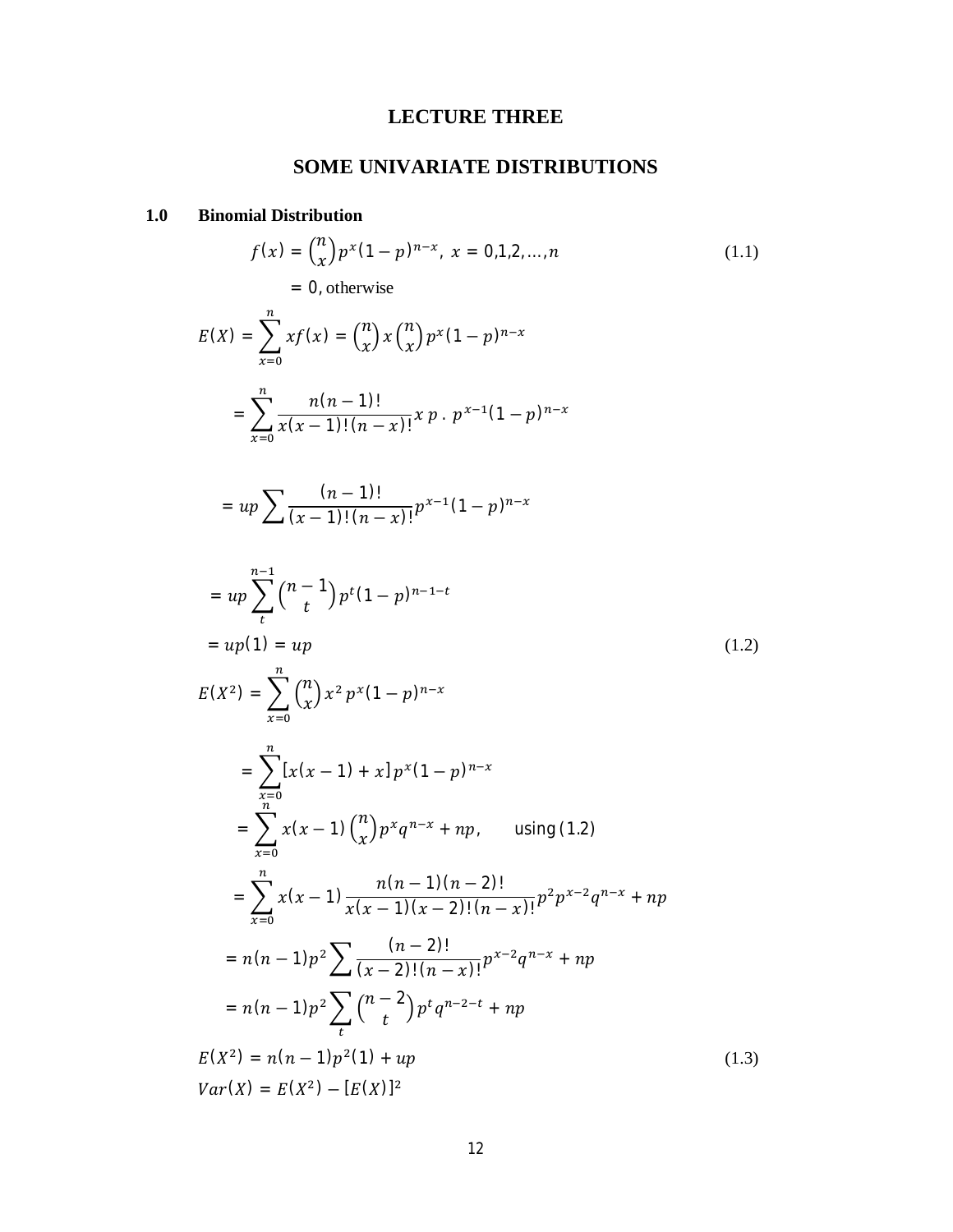$$
Var(X) = n(n-1)p^{2} + np - [E(X)]^{2}
$$
  
=  $n^{2}p^{2} - np^{2} + np - n^{2}p^{2}$ , using (1.2) & (1.3)  
=  $np - np^{2}$   
=  $np(1-p)$   
=  $npq$  (1.4)

# **2.0 POISSON DISTRIBUTION**

 $\infty$ 

$$
P(X) = e^{-\lambda} \lambda^x |x|, \quad x = 0, 1, 2, \dots
$$
  
= 0, otherwise (2.1)

$$
E(X) = \sum_{x=0}^{\infty} [xe^{-\lambda} \lambda^{x} |x|]
$$
  
\n
$$
= \sum_{x=0}^{\infty} [xe^{-\lambda} \lambda \lambda^{x-1} |x(x-1)|]
$$
  
\n
$$
= e^{-\lambda} \lambda \sum_{t} (\lambda^{x} - 1) |(x - 1)|
$$
  
\n
$$
= e^{-\lambda} \lambda \sum_{t}^{\infty} (\frac{\lambda^{t}}{t!}), \quad t = (x - 1)
$$
  
\n
$$
= e^{-\lambda} \lambda e^{\lambda}
$$
  
\n
$$
= \lambda
$$
  
\n
$$
E(X^{2}) = \sum_{x=0}^{\infty} [x^{2} e^{-\lambda} \lambda^{x} |x|]
$$
  
\n
$$
= \sum_{x=0}^{\infty} \{ [x(x - 1) + x] e^{-\lambda} \lambda^{x} |x| \}
$$

$$
= \sum_{x=0}^{\infty} \{x(x-1)e^{-\lambda}\lambda^{x}|x!\} + \lambda \quad \text{using (2.2)}
$$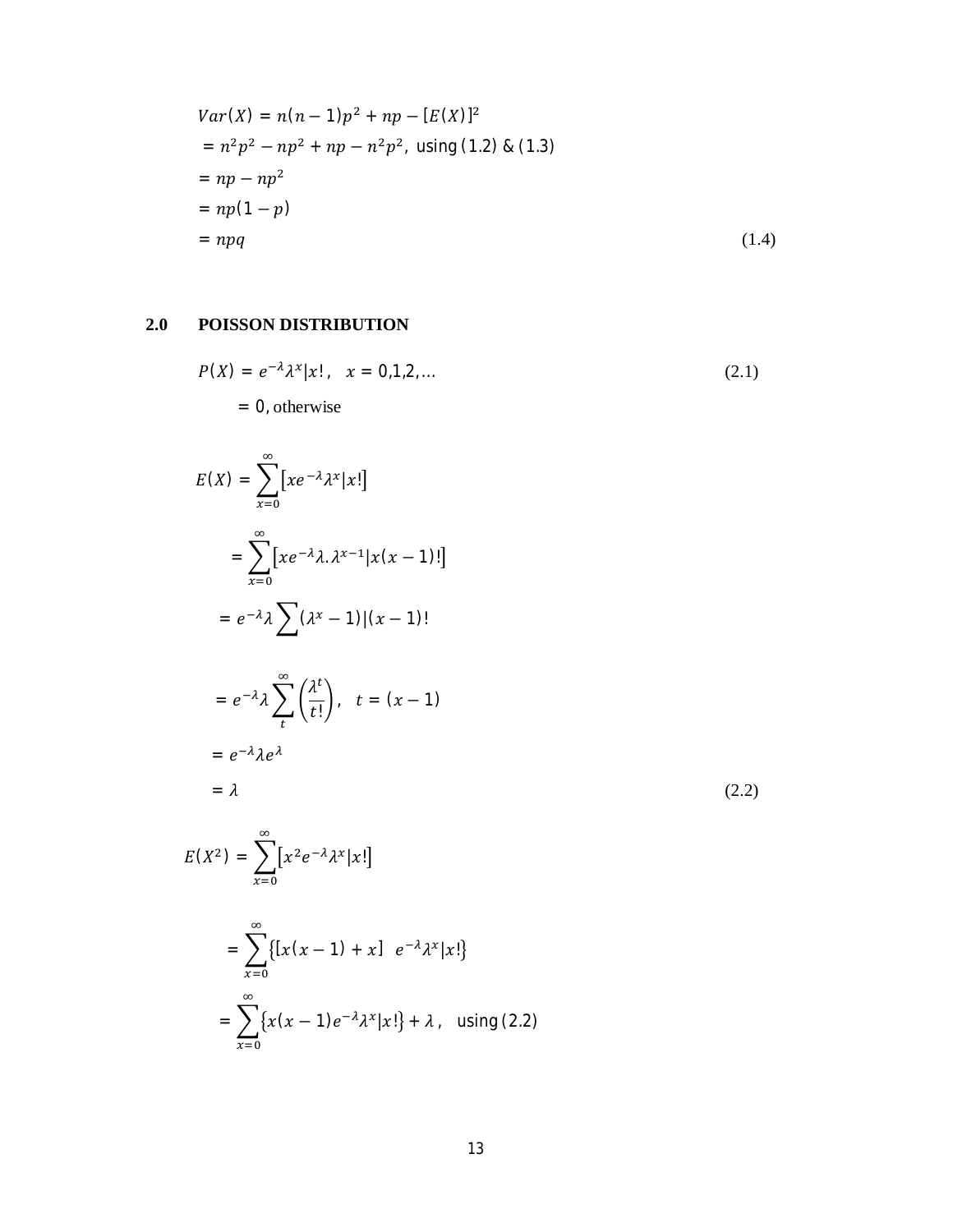$$
= \sum_{x=0}^{\infty} \{x(x-1)e^{-\lambda}\lambda^{2}\lambda^{x-2}|x(x-1)(x-2)|\} + \lambda
$$
  
\n
$$
= e^{-\lambda}\lambda^{2} \sum_{t=0}^{\infty} \frac{\lambda^{t}}{(x-2)!} + \lambda
$$
  
\n
$$
= e^{-\lambda}\lambda^{2} \sum_{t=0}^{\infty} \frac{\lambda^{t}}{t!} + \lambda
$$
  
\n
$$
= e^{-\lambda}\lambda^{2}e^{\lambda} + \lambda
$$
  
\n
$$
= \lambda^{2} + \lambda
$$
  
\n
$$
Var(X) = E(X^{2}) - [E(X)]^{2}
$$
  
\n
$$
= \lambda^{2} + \lambda - (\lambda)^{2}
$$
  
\n
$$
= \lambda^{2} + \lambda - \lambda^{2}
$$
  
\n
$$
= \lambda
$$
 (2.4)

# **Example:**

Given  $f(x) = e^{-\theta} \theta^x / x!$ ,  $x = 0,1,...$ , and  $L(\theta, a) = (d - \theta)^2 / \theta$ 

(i) Calculate the risk,  $R(\theta, d)$  for  $d(X) = CX$ 

(ii) Determine the value of C for which  $R(\theta, d)$  is a minimum

(iii) The minimum value of the risk.

# **Solution**

$$
\frac{1}{\theta}(Cx-\theta)^2=\frac{1}{\theta}(C^2x^2-2x\theta C+\theta^2)
$$

$$
R(\theta, d) = E\left[\frac{1}{\theta}(Cx - \theta)^2\right]
$$
  

$$
R(\theta, d) = \frac{1}{\theta} \sum_{x=0}^{\infty} \left[ (C^2x^2 - 2C\theta x + \theta^2) \frac{e^{-\theta} \theta^x}{x!} \right]
$$
  

$$
= \frac{1}{\theta} [C^2(\lambda^2 + \lambda) - 2C\theta(\lambda) + \theta^2(1)]
$$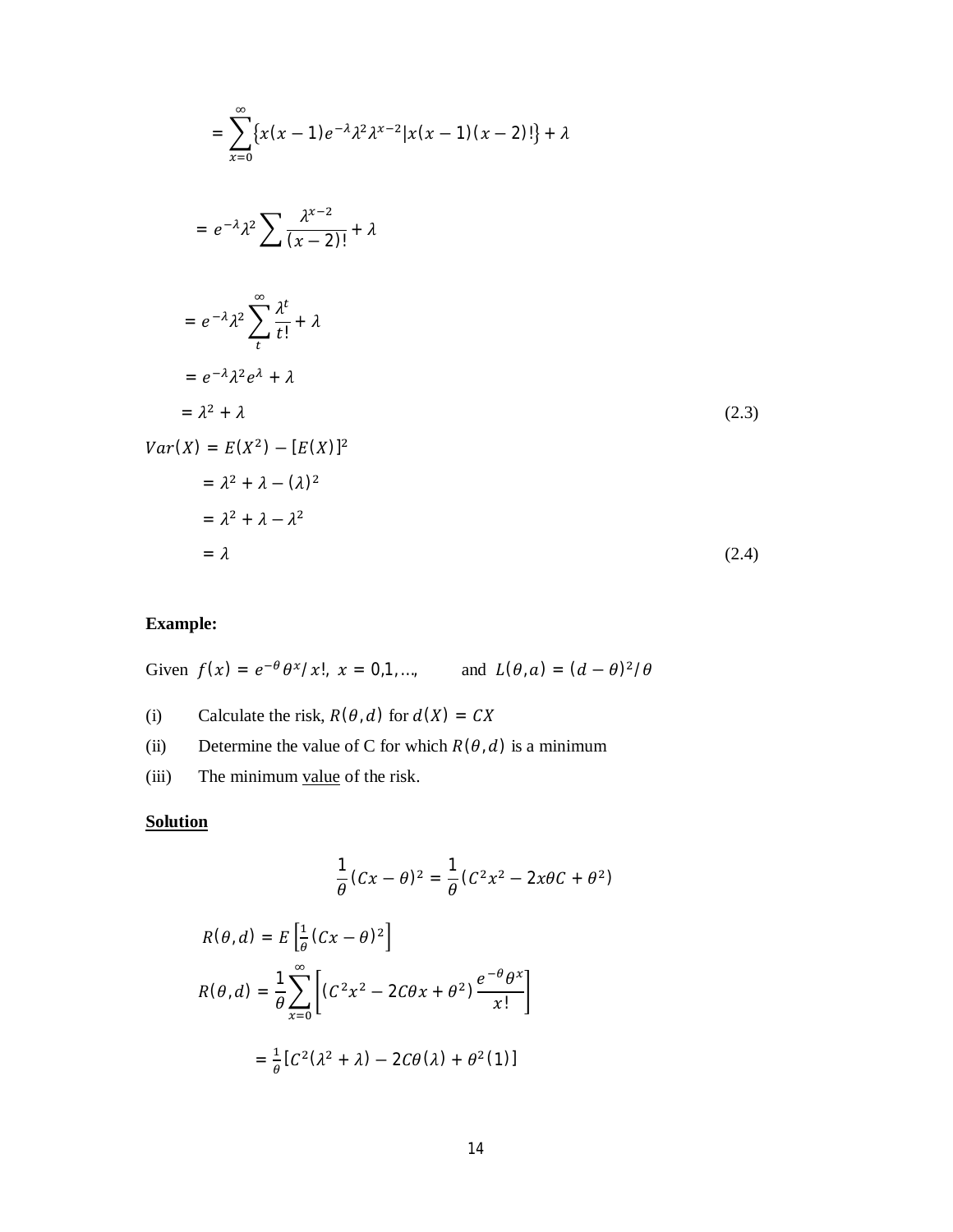$$
= \frac{1}{\theta} [C^2(\theta^2 + \theta) - 2C\theta(\theta) + \theta^2]
$$

$$
= \frac{1}{\theta} [C^2\theta^2 + C^2\theta - 2C\theta^2 + \theta^2]
$$

$$
= [C^2\theta + C^2 - 2C\theta + \theta]
$$

$$
= C^2 + C^2\theta - 2C\theta + \theta
$$

$$
= C^2 + [\theta(C^2 - 2C + 1)]
$$

 $R(\theta, d) = C^2 + \theta(C - 1)^2$ 

- (ii) The  $R(\theta, d)$  is at a minimum when  $C = 1$
- (iii) At  $C = 1, R(\theta, d) = 1$ .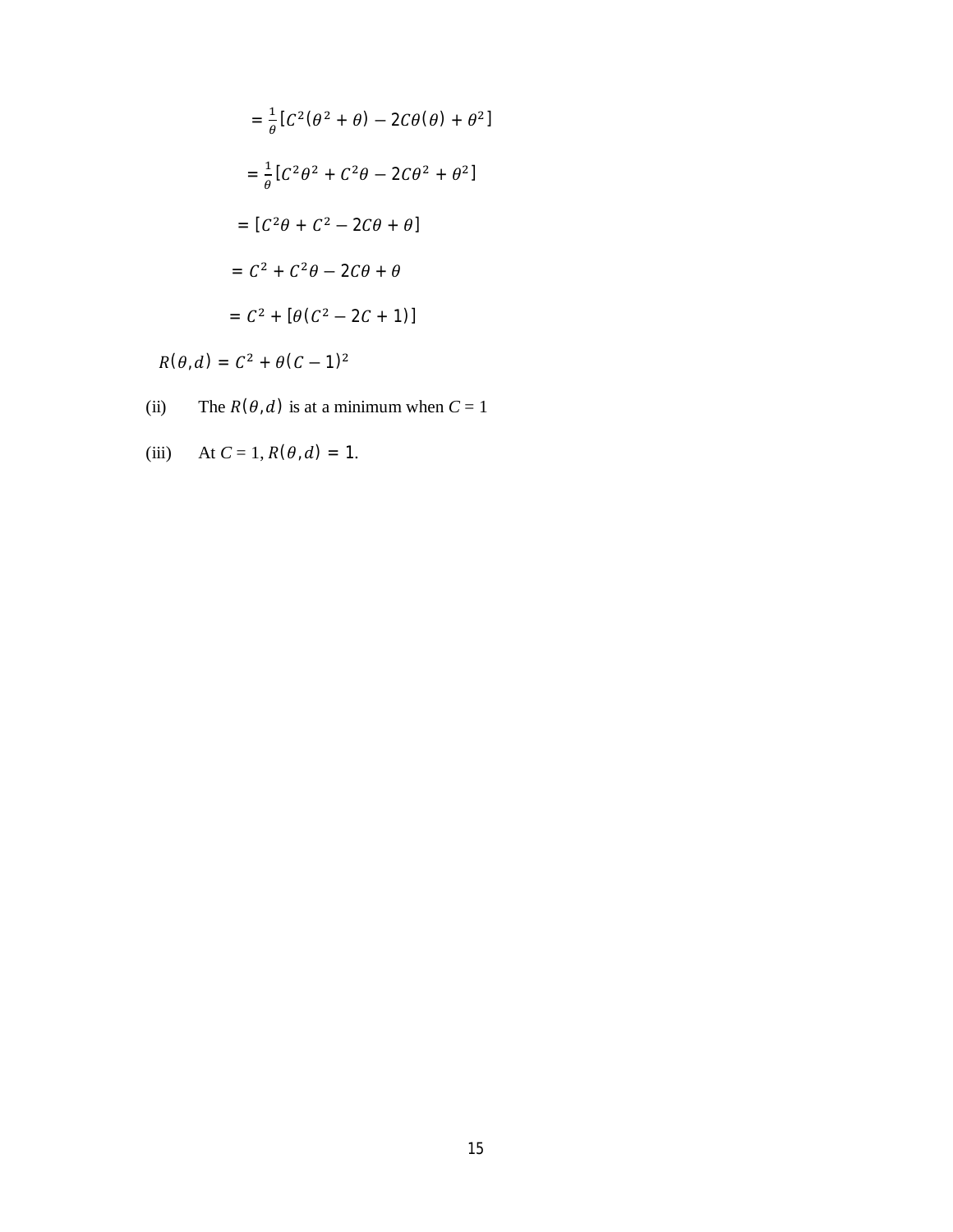#### **LECTURE FOUR**

# **POINT ESTIMATION**

Let a random variable  $X$  have a p.d.f. which is of known functional form but the p.d.f. depends on an unknown parameter  $\theta$  that may have any value in the set  $\Omega$ . That is,  $f(x; \theta)$ ,  $\theta \in \Omega$  is the p.d.f. of *X*, where  $\Omega$  is the parameter space.

#### **Definition 1:**

Any statistic whose mathematical expectation is equal to a parameter  $\theta$  is called an unbiased statistic for the parameter  $\theta$ . Otherwise the statistic is said to be biased.

#### **Definition 2:**

For a given positive integer *n*,  $Y_1 = t(X_1, ..., X_n)$  will be called a "best statistic" for a parameter  $\theta$  if  $Y_1$  is unbiased,  $E(Y_1) = \theta$ , and if the variance of  $Y_1$  is less than or equal to the variance of every other unbiased statistic for  $\theta$ .

#### **Example 1:**

(i) Show that  $\overline{X}$  of a random sample of size *n* from a distribution having p.d.f.  $f(x; \theta) = \frac{1}{\theta}$  $\frac{1}{\theta}e^{-(x/\theta)}$ ,  $0 < x < \infty$  $0 < \lambda < \infty$ ; is unbiased for  $\theta$ .

(ii) Compute the variance of  $\hat{\theta}_1$ 

#### **Solution:**

$$
f(x; \theta) = \frac{1}{\theta} e^{-(x/\theta)}, \qquad 0 < x < \infty
$$
  
0 < \theta < \infty

Set  $n = \frac{x}{a}$  $\theta$  $\Rightarrow$   $\begin{array}{l} x = \theta u \\ dx = \theta du \end{array}$ 

i.e.

$$
E(\overline{X}) = E\left(\frac{1}{n}\sum_{1}^{n} x_{i}\right) = \frac{1}{n}\sum_{1}^{n} \int_{0}^{\infty} \frac{x}{\theta} e^{-(x/\theta)} dx
$$
\n
$$
\int_{0}^{\infty} \frac{x}{\theta} e^{-(x/\theta)} dx = \theta \int_{0}^{\infty} u e^{-u} du = \theta \Gamma(2)
$$
\n
$$
= \theta \cdot 1 = \theta \quad (\Gamma(n) = (n-1)!)
$$
\n(1.2)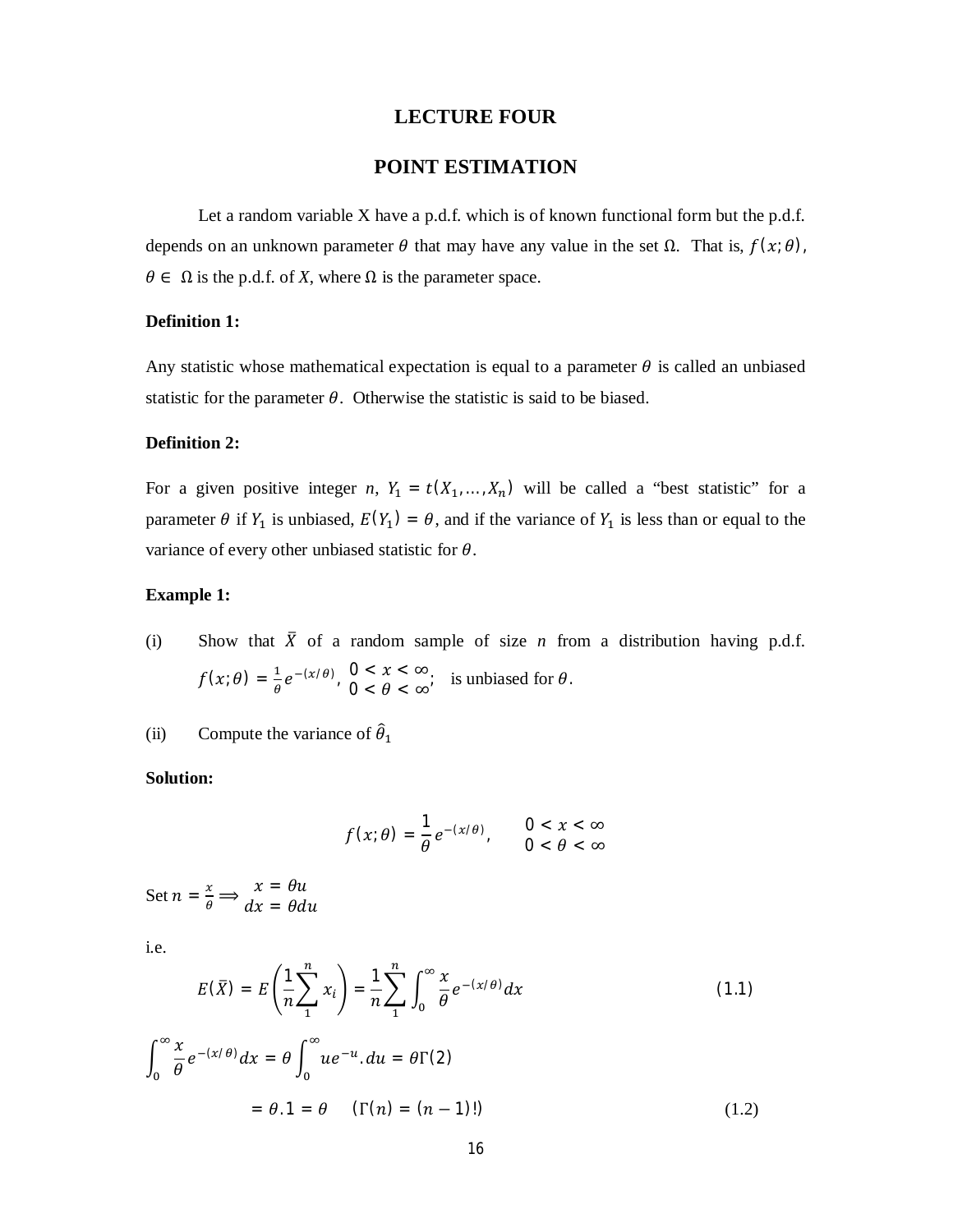Using  $(1.2)$  in  $(1.1)$  we have

$$
E(\bar{X}) = \frac{1}{n} \sum_{1}^{h} \theta = \theta
$$
 (1.2.1)

$$
E(\overline{X}^2) = E\left(\frac{1}{n}\sum_{i=1}^{n} x_i\right)^2 = \frac{E}{n^2} \left(\sum_{i=1}^{n} x_i^2 + \sum_{i=1}^{n} \sum_{j=1}^{n} x_i x_j\right)
$$
(1.3)  

$$
E(x^2) = \int_0^\infty \frac{x^2}{\theta} e^{-\left(\frac{x}{\theta}\right)} dx
$$

$$
= \int_0^\infty \frac{\theta^2 u^2}{\theta} e^{-u} \cdot \theta du
$$

$$
= \theta^2 \int_0^\infty u^2 e^{-u} du = \theta^2 \Gamma(3)
$$

$$
= 2\theta^2
$$

$$
E(x_i x_j) = \theta^2, \text{ from (1.2)}
$$
(1.4)

From (1.2)

$$
E(\overline{X}^2) = \frac{1}{n^2} \left( \sum_{1}^{h} 2 \theta^2 + \sum_{i=j} \sum_{i=j} \theta^2 \right)
$$
  
= 
$$
\frac{1}{n^2} (2n \theta^2 + n(n-1) \theta^2)
$$
  
= 
$$
\frac{2\theta^2}{n} + \frac{n-1}{n} \theta^2
$$
  
= 
$$
\frac{2\theta^2}{n} + \theta^2 - \frac{\theta^2}{n}
$$
  

$$
E(\overline{X}^2)
$$
  

$$
V(\widehat{\theta}) = E(\overline{X}^2) - [E(\overline{X})]^2
$$
  
= 
$$
\frac{\theta^2}{n} + \theta^2 - \theta^2
$$
  
= 
$$
\frac{\theta^2}{n}
$$

# **Exercise 1:**

Let  $Y_1 < Y_2 < Y_3$  be the order statistics of a random sample of size 3 from the uniform distribution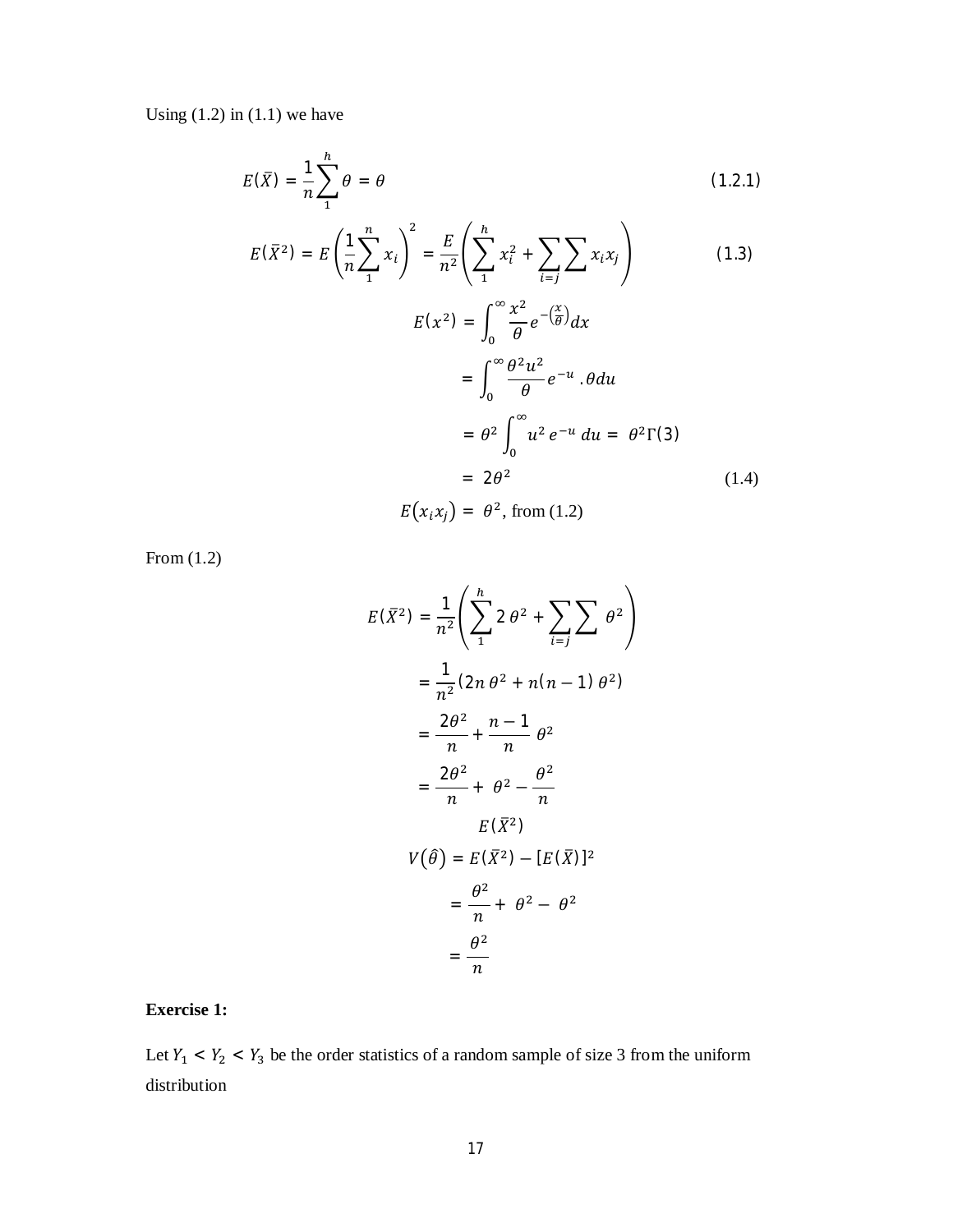$$
f(x; \theta) = \frac{1}{\theta}, \ \ 0 < x < \theta; \ \ 0 < \theta < \infty
$$
\n
$$
= 0, \ \ \text{otherwise}
$$

- (i) Show that  $4Y_1$  is an unbiased statistic for  $\theta$ .
- (ii) Compute the variance for  $\hat{\theta}$ .
- 1. Let  $Y_1$  and  $Y_2$  be two statistically independent unbiased statistic for  $\theta$ . Say the variance of  $Y_1$  is twice the variance of  $Y_2$ . Find the constants  $k_1$  and  $k_2$  so that  $k_1Y_1 + k_2Y_2$  is an unbiased statistic with smallest possible variance for such a linear combination.

**Q2**

$$
E(k_1Y_1 + k_2Y_2) = \theta
$$
  

$$
= > k_1Y_1 + k_2Y_2 = \hat{\theta}
$$
  
i.e.  $k_1\theta + k_2\theta = \theta$   
or  $k_1 + k_2 = 1$  (1.1)  

$$
V(\hat{\theta}) = V(k_1Y_1 + k_2Y_2)
$$

$$
V(Y_1) = 2V(Y_2);
$$
 let  $V(Y_1) = 2\sigma$  so that  $V(Y_2) = \sigma$ 

We have

$$
V(\hat{\theta}) = 2k_1^2 \sigma + k_2^2 \sigma = 2k_1^2 \sigma + (1 - k_1)^2 \sigma, \text{ from (1.1)}
$$
  
\n
$$
= 2k_1^2 \sigma + (1 - 2k_1 + k_1^2) \sigma
$$
  
\n
$$
V(\hat{\theta}) = 3k_1^2 \sigma - 2k_1 \sigma + \sigma
$$
  
\n
$$
\frac{\partial V(\hat{\theta})}{\partial k} = 0 \implies 6k_1 \sigma - 2\sigma = 0
$$
  
\ni.e.  $(6k_1 - 2)\sigma = 0$   
\nsince  $\sigma \neq 0$ ,

$$
6k_1 - 2 = 0 \text{ or } \begin{cases} k_1 = \frac{1}{3} \\ \text{and } k_2 = \frac{2}{3} \end{cases}
$$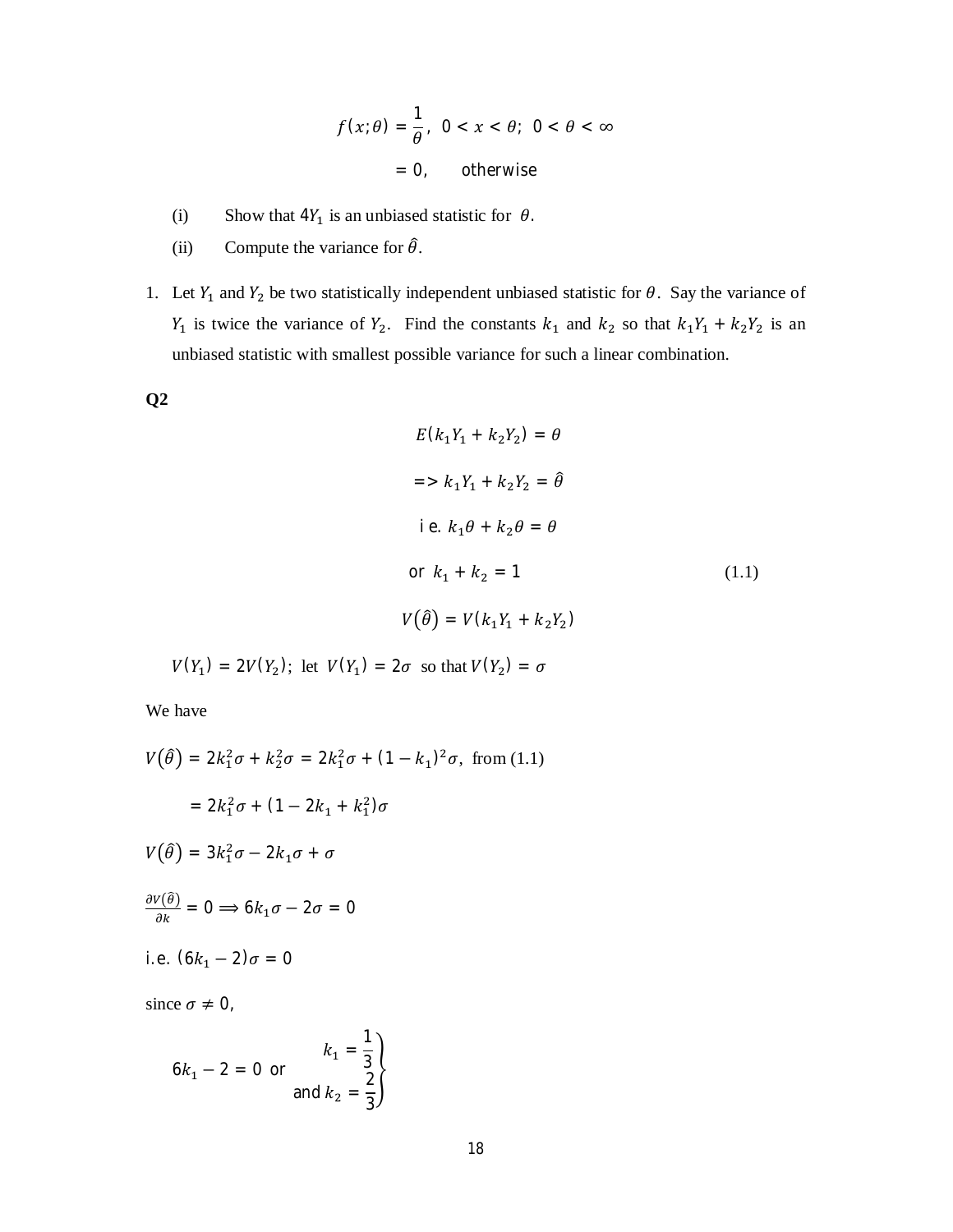#### **Definition 1**

If T is an estimator of  $t(\theta)$ 

$$
MSE(T) = E[T - t(\theta)]^{2}
$$
  
=  $E[T - E(T) + E(T) - t(\theta)]^{2}$   
=  $E(T - E(T))^{2} + E(E(T) - t(\theta))^{2} + 2E(T - E(T))(E(T) - t(\theta))$   
=  $E(T - E(T))^{2} + E(E(T) - t(\theta))^{2}$   
=  $Var(T) + [B(T)]^{2}$   
=  $Var(T)$ , if  $E(T) = t(\theta)$ 

## **Definition 2:**

Let  $t(\theta)$  be estimable. An estimator  $T = t(X_1, ..., X_n)$  is said to be a VMVU estimator of  $t(\theta)$  if it is unbiased and has the smallest variance within the class of all unbiased estimators of  $t(\theta)$  under all  $\sigma \in \Omega$ .

In many cases of interest, a VMVU estimator does exist. The problem is how one would go about searching for it (if it exists). There are two approaches which may be used. The first is appropriate when complete sufficient statistics are available and provides us with a UMVU estimator. The second approach is to first determine a lower bound for the variances of all estimators in the class under classification and then try to determine an estimator whose variance is equal to this lower bound. The Cramer-Rao inequality is instrumental to this approach.

## **1. Method of Estimation**

#### **1.1 Method of Maximum Likelihood**

We had earlier discussed the method of least squares. According to the principle of maximum likelihood, we should choose the estimator which makes the likelihood function a maximum. That is, *t<sup>n</sup>* will be the maximum likelihood estimator  $(m.l.e.)$  if

$$
L(x_1, x_2, ..., x_n, t_n), \quad L(x_1, x_2, ..., x_n, t'_n)
$$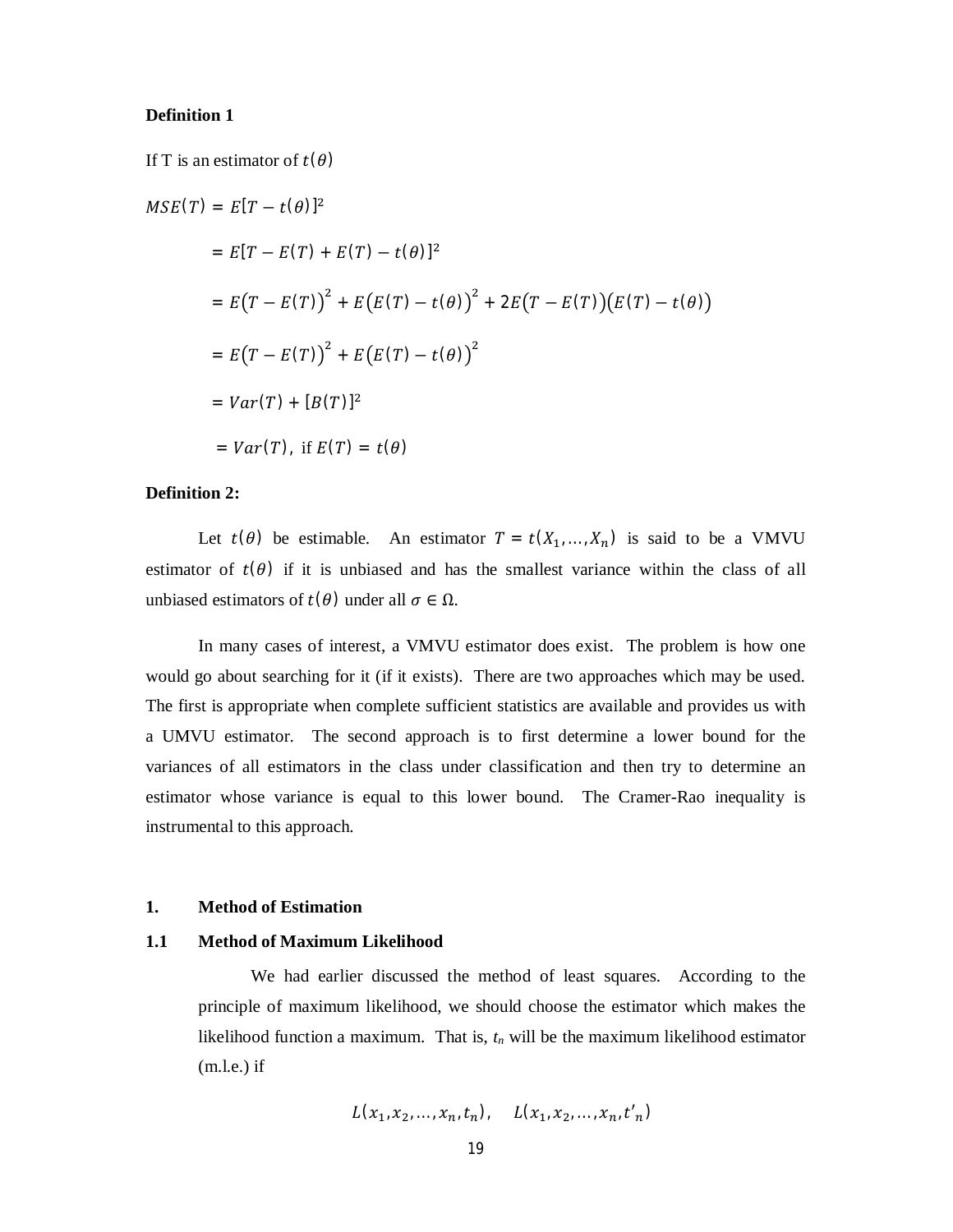for any other estimator  $t'_n$ . If *L* is a differentiable function of  $\theta$  then  $t_n(x_1, x_2, ..., x_n)$ is the solution (if any) of

$$
\frac{\delta L}{\delta \theta} = 0 \quad \text{with} \quad \frac{\delta^L L}{\delta \theta^2} < 0
$$

Since *L* is positive, the first equation is equivalent to

$$
\frac{\delta \log L}{\delta \theta}=0,
$$

a form which is more convenient in practice.

**Example:** For a random sample from a normal population, find the m.l.e. for the population mean, when the variance is known.

$$
f(x; \mu, \sigma^2) = \frac{1}{\sqrt{2\pi\sigma^2}} e^{-\frac{1}{2}(x-\mu)^2} / 2\sigma^2
$$
  
\n
$$
L = (2\pi\sigma^2)^{-\frac{n}{2}} e^{-\sum_{1}^{h} (x_i - \mu)^2} / 2\sigma^2
$$
  
\n
$$
\log L = -\frac{n}{2} \log 2\pi\sigma^2 - \sum_{1}^{h} (x_i - \mu)^2 / 2\sigma^2
$$
  
\n
$$
\frac{\delta \log L}{\delta \mu} = 0 \implies \sum_{1}^{h} (x_i - \mu) / \sigma^2 = 0
$$
  
\n
$$
\implies \sum_{1}^{h} x_i - n\mu = 0
$$
  
\nor  $\hat{\mu} = \frac{1}{n} \sum_{i=1}^{h} x_i$   
\n
$$
= \bar{x}
$$

#### **Properties of Maximum Likelihood Estimators**

- (a) Maximum likelihood estimators are consistent if
	- (i) the density function  $f(x; \theta)$  is continuous in *x* throughout its range and if
	- (ii)  $f(x; \theta)$  is continuous and monotonic in  $\theta$  in some  $\theta$  interval containing the true value  $\theta_0$  and for all *x*, in some *x*-interval, then the m.l.e.,  $\hat{\theta}$  is consistent.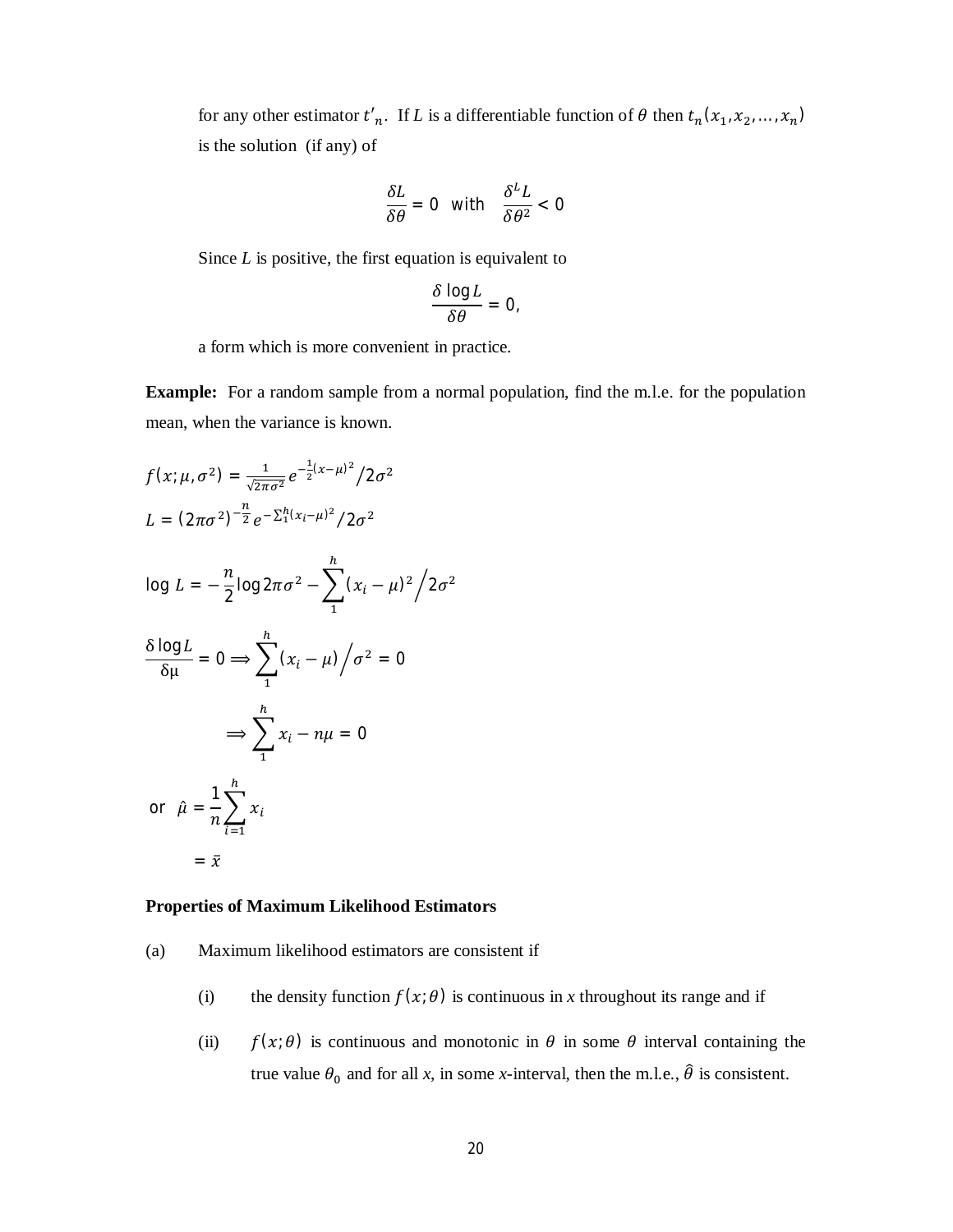#### (b) The distribution of m.l.e. tends to normality for large samples. More specifically, if

- (i)  $f(x; \theta)$  is continuous in *x* throughout its range, and if
- (ii) in a  $\theta$ -interval containing the true value  $\theta_0$ ,  $\frac{\partial f}{\partial \theta}$  is continuous in  $\theta$  for every *x*,  $x^2 \frac{\partial f}{\partial \theta}$  approaches continuous function of  $\theta$  as *x* tends to infinity, and  $\frac{\partial f}{\partial \theta}$  does not vanish in some interval, then for large  $n$ , the m.l.e. of  $\theta$  will tend to be normally distributed with variance given by

$$
\frac{1}{Var(\hat{\theta})} = \int_{-\infty}^{\infty} \frac{1}{f} \left(\frac{\partial f}{\partial \theta}\right)^2 dx = n \left(\int_{-\infty}^{\infty} \frac{\partial}{\partial \theta} \log f\right)^2 dx
$$

$$
= nE \left(\frac{\partial}{\partial \theta} \log f\right)^2
$$

If the range is independent of *f*, or if *f* and  $\frac{\partial f}{\partial \theta}$  vanish at the extremity of the range which depends on  $\theta$ , we have the alternative form, namely,

$$
\frac{1}{Var(\hat{\theta})} = -nE\left(\frac{\partial^2}{\partial \theta^2} \log f\right)
$$

(c) Maximum likelihood estimators are not efficient. That is, in the cl.ass of estimators which for large  $n$  tends to be normally distributed about population parameters as mean, the variance of the m.l.e. will be less than or equal to that of any other estimator. That is, if *t* is any other such estimator,

$$
Var(t) \geq Var(\hat{\theta}).
$$

- (d) Maximum likelihood estimators are sufficient, if sufficient estimators exist. That is, if a sufficient estimator exists, it is a function of the m.l.e.
- (e) Maximum likelihood estimators have the invariance property. That is, if  $\hat{\theta}$  is a m.l.e. for  $\theta$ , then  $f(\hat{\theta})$  will be a m.l.e. for  $f(\theta)$ .
- (f) Maximum likelihood estimators are not necessarily unbiased.

**Example 2:** Using example, find the efficiency of  $\overline{X}$  based on a random sample of size.

The efficiency of an unbiased estimator  $\bar{X}$  is given by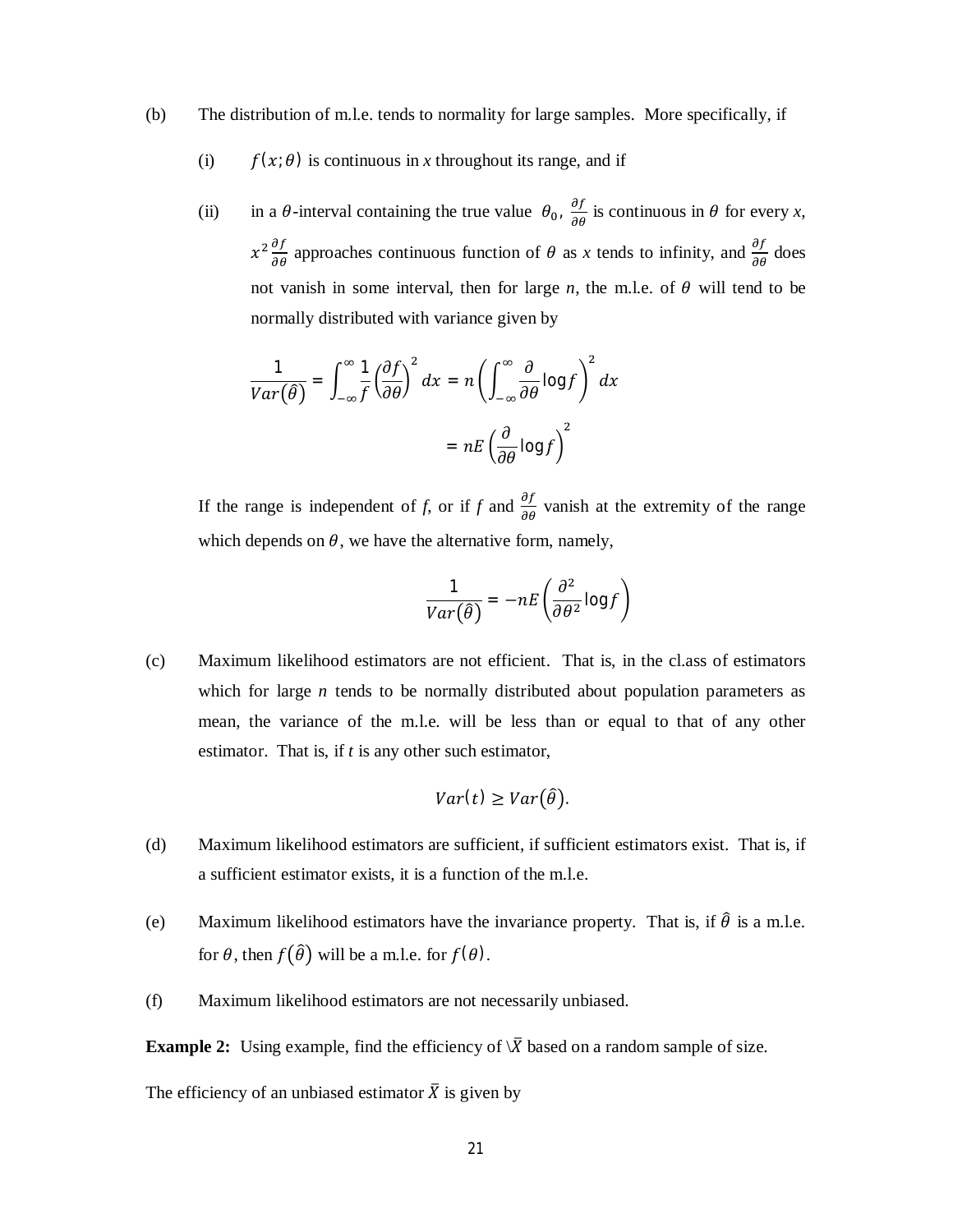$$
e(\overline{X}) = \frac{1}{Var(X)E\left[\frac{\log f(X;\theta)}{\partial \theta}\right]^2}
$$
  
\n
$$
\frac{\delta}{\partial \theta} \log f(X;\theta) = \frac{\delta}{\partial \mu} \log(X;\mu, \sigma^2) = \frac{x - \mu}{\sigma^2}
$$
  
\n
$$
\left[\frac{\delta}{\partial \mu} \log(X;\mu, \sigma^2)\right]^2 = \left(\frac{x - \mu}{\sigma^2}\right)^2
$$
  
\n
$$
E\left[\frac{\delta}{\partial \mu} \log(X;\mu, \sigma^2)\right]^2 = \frac{1}{\sigma^4}E(x - \mu)^2 = \frac{1}{\sigma^4}(\sigma^2)
$$
  
\n
$$
= \frac{1}{\sigma^2}
$$
  
\n
$$
Var(\overline{X}) = V\left(\frac{1}{n}\sum_{i=1}^h x_i\right) = \frac{1}{n^2}\sum_{i=1}^h Var(x_i) = \frac{1}{n^2}\sum_{i=1}^h \sigma^2
$$
  
\n
$$
= \frac{\sigma^2}{n}
$$
  
\n
$$
e(\overline{X}) = \frac{1}{\frac{\sigma^2}{n}n(1/\sigma^2)} = 1
$$

showing that  $\bar{X}$  is efficient.

# **Exercise**

Let  $X_1, X_2, \ldots, X_n$  represent a random sample from

$$
f(x; \theta) = \frac{1}{\theta} e^{-\frac{x}{\theta}}, \qquad 0 < x < \infty, \ 0 < \theta < \infty
$$
\n
$$
= 0, \ \text{elsewhere}
$$

Find the m.l.e. of  $\theta$ .

# **Method of Moments**

The method due to K. Pearson is used in fitting distributions specially of the Pearson type. According to this method, to choose *m* parameters of a population, we equate the first *m* moments of the sample values to the first *m* moments of the population and solve from these *m* equations for the *m* estimators.

**Example 3:** Use the method of moments to obtain the parameters of the gamma density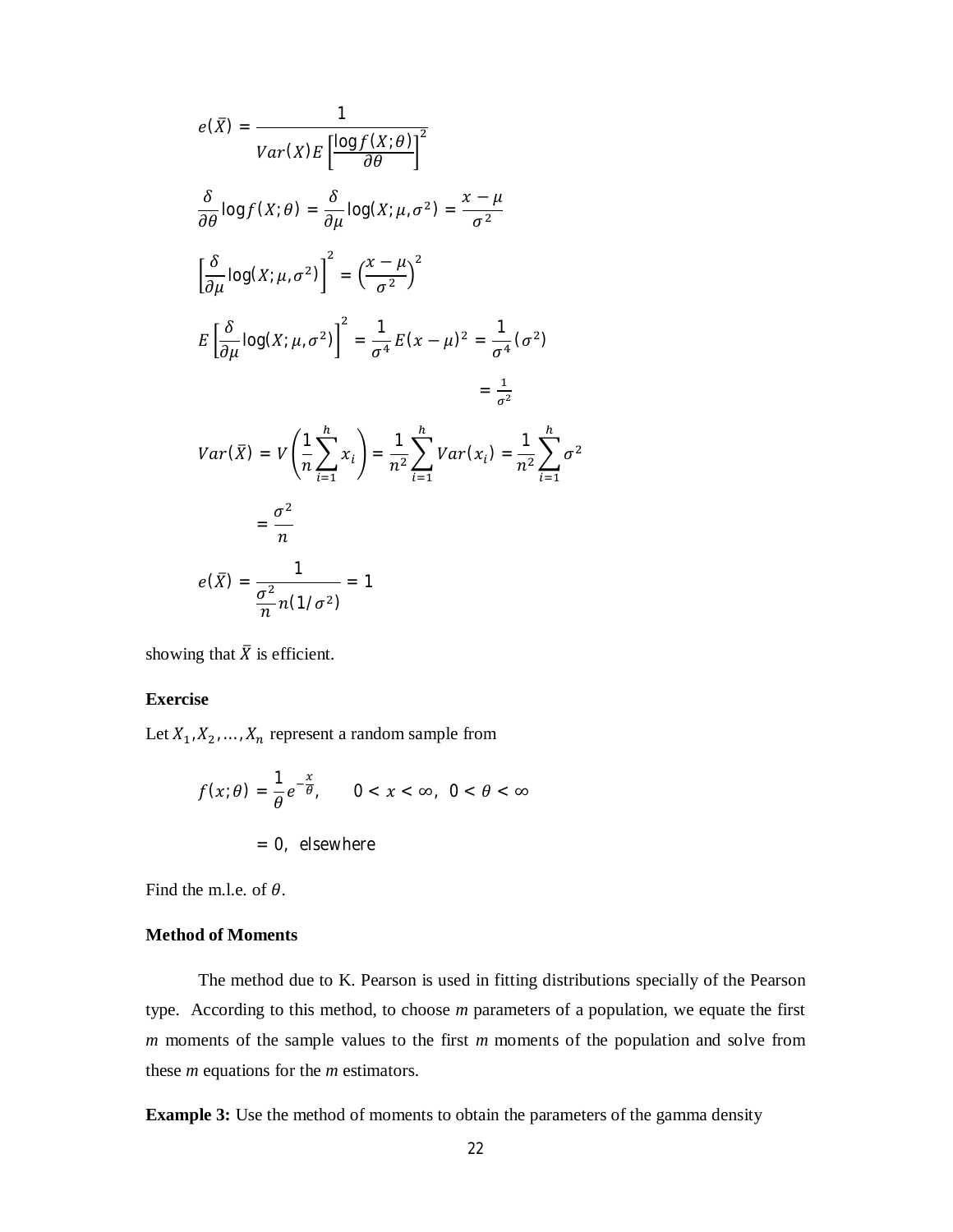$$
f(x; \alpha, \beta) = \frac{x^{\alpha - 1} e^{-x/\beta}}{\beta^{\alpha} \Gamma(\alpha)}, \qquad x > 0
$$
  

$$
E(X) = \mu = M'_1 = \int_0^{\infty} x \cdot \frac{x^{\alpha - 1} e^{-x/\beta}}{\beta^{\alpha} \Gamma(\alpha)} dx = \beta \alpha
$$
 (1.1)

$$
E(X^2) = M'_2 = \int_0^\infty \frac{x^2 x^{\alpha - 1} e^{-x/\beta}}{\beta^{\alpha} \Gamma(\alpha)} = \alpha
$$
 (1.2)

$$
\beta^{\alpha} \Gamma(\alpha) \qquad \qquad \alpha
$$

So that  $\sigma^2 = M'_2 - (M')^2 = \alpha(\alpha + 1)\beta^2 - \alpha^2\beta^2$ 

 $\beta^{\alpha} \Gamma(\alpha)$ 

$$
\sigma^2 = \beta^2 \alpha \tag{1.3}
$$

From (1.1) we have

$$
\bar{x} = \beta \alpha \tag{1.4}
$$

$$
\text{From (1.3), } s^2 = \beta^2 \alpha \tag{1.5}
$$

The solution of equations (1.4) and (1.5) gives

$$
\hat{\alpha} = \bar{x}^2/s^2
$$

$$
\hat{\beta} = s^2/\bar{x}
$$

#### **Moment Method of Estimation**

## **Definition 1: A sample Moment**

Let  $X_1, X_2, ..., X_n$  denote a random sample from the density  $f(.)$ . The rth sample moment about zero, denoted by  $M'_r$ , is defined by

$$
M'_r = \frac{1}{n} \sum_{i=1}^n X_i^r \tag{1.1}
$$

In particular, if  $r = 1$ , we have the sample mean given by

$$
\bar{X}_n = \frac{1}{n} \sum_{i=1}^n X_i
$$
\n(1.2)

The r<sup>th</sup> sample moment about the mean  $(\bar{X}_n)$ , denoted by  $M_r$ , is given by

$$
M_r = \frac{1}{n} \sum_{i=1}^{n} (X_i - \bar{X}_n)^r
$$
 (1.3)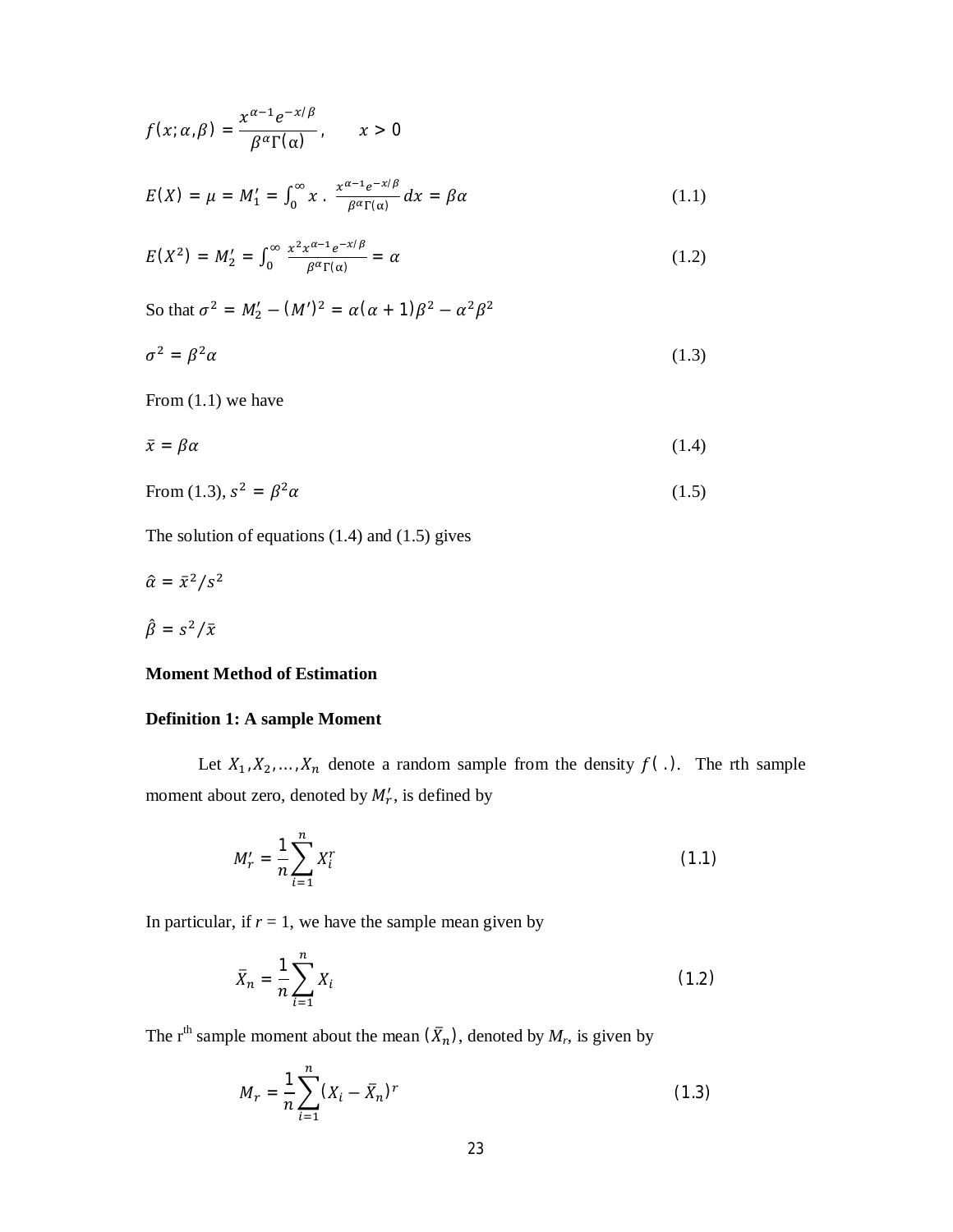It is well known that the sample moments reflect the population moments in the sense that the expected value of a sample (about zero) equals the corresponding population moment. Also, the variance of a sample moment is  $\left(\frac{1}{n}\right)$  $\frac{1}{n}$ ) times some function of the population moments. Thus a sample moment can be used to estimate its corresponding population moment (provided the population moment exists).

Let  $X_1, X_2, ..., X_n$  denote a random sample from a population with a density  $f(.)$ . The expected value of the  $r<sup>th</sup>$  sample moment (about zero) is equal to the  $r<sup>th</sup>$  population moment. That is,

$$
E(M'_r) = \mu'_r \tag{1.4}
$$

(if  $u_r$  exists).

For example, the two parameters  $\mu$  and  $\sigma^2$  of a normal distribution are moments of the distribution. Therefore they would be estimated by the sample mean  $\bar{X}_n$  and sample variance  $S_n^2$ .

If a distribution has only one unknown parameter but that parameter is not a moment of the distribution, the parameter may still be estimated by the method of moments by calculating the first moment of the distribution, which will be a function of the parameter, and equating it to  $\bar{X}_n$ . The solution of the resulting equation for the unknown parameter value will be the desired estimate. Similarly, if the distribution had two unknown parameters that were not moments, the same procedure would be followed with respect to the first two moments of the distribution.

For an illustration for which the parameters are not moments, consider estimating the two parameters of the gamma density with the method of moments. Let the two parameter gamma be given by

$$
f(x; \alpha, \beta) = \frac{1}{\Gamma(\alpha)\beta^{\alpha}} x^{\alpha - 1} e^{-x/\beta}, 0 < x < \infty
$$
  
= 0, otherwise. (2.1)

The population mean,  $\mu$  is given by

$$
E(X) = \int_0^\infty \frac{x}{\Gamma(\alpha)\beta^{\alpha}} x^{\alpha-1} e^{-x/\beta} dx = \bar{x}_n
$$
 (2.1.1)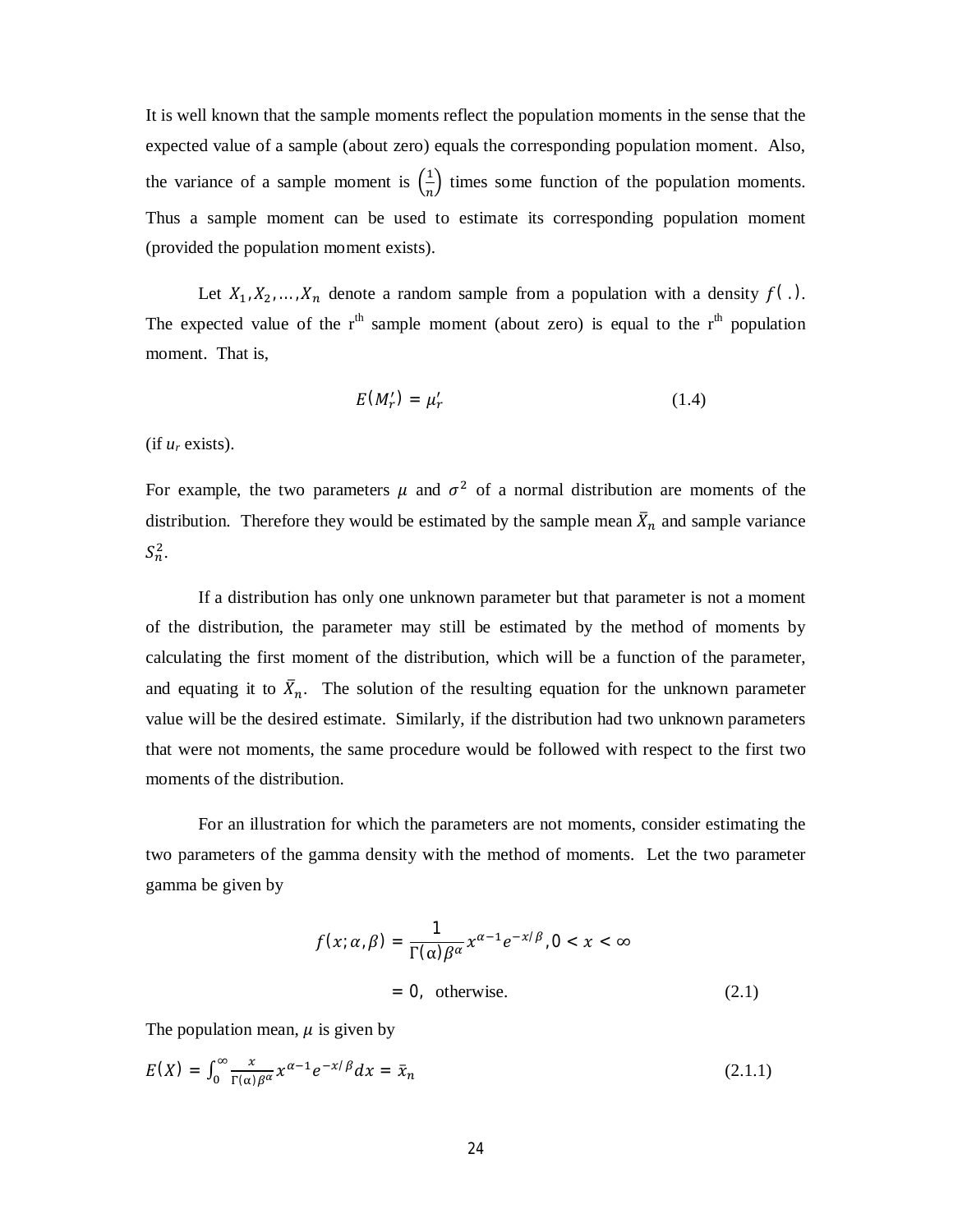$$
= \int_0^\infty \frac{x^{\alpha} e^{-x/\beta}}{\Gamma(\alpha)\beta^{\alpha}} dx \qquad \text{set } \frac{u = \frac{x}{\beta}}{dx} \n= \int_0^\infty \frac{(u\beta)^{\alpha}}{\Gamma(\alpha)\beta^{\alpha}} \cdot \beta e^{-u} du \n= \frac{\beta}{\Gamma(\alpha)} \int_0^\infty u^{\alpha} e^{-u} du \n= \frac{\beta}{\Gamma(\alpha)} \Gamma(\alpha + 1) \n= \frac{\beta}{(\alpha + 1)!} (\alpha)! = \frac{\alpha \beta (\alpha + 1)!}{(\alpha + 1)!} \n= \alpha \beta = \bar{x}_n
$$
\n(1.2)

The second moment is given by

$$
E(X^{2}) = \int_{0}^{\infty} \frac{x^{2}}{\Gamma(\alpha)\beta^{\alpha}} x^{\alpha-1} e^{-x/\beta} dx
$$
  
\n
$$
= \int_{0}^{\infty} \frac{x^{\alpha+1} e^{-x/\beta}}{\Gamma(\alpha)\beta^{\alpha}} dx
$$
  
\n
$$
= \int_{0}^{\infty} \frac{(u\beta)^{\alpha+1} e^{-u}}{\Gamma(\alpha)\beta^{\alpha}} \beta du
$$
  
\n
$$
= \frac{\beta^{2}}{\Gamma(\alpha)} \int_{0}^{\infty} u^{\alpha+1} e^{-u} du = \frac{\beta^{2}}{\Gamma(\alpha)} \Gamma(\alpha + 2)
$$
  
\n
$$
= \frac{\beta^{2}}{(\alpha-1)!} (\alpha + 1)!
$$
  
\n
$$
= \frac{\beta^{2}(\alpha+1)\alpha(\alpha-1)!}{(\alpha-1)!}
$$
  
\n
$$
= \alpha(\alpha + 1)\beta^{2}
$$
 (1.3)

Population variance,  $\sigma^2 = E(X^2) - [E(X)]^2 = s_n^2$ (1.4)

i.e. 
$$
\sigma^2 = \alpha(\alpha + 1)\beta^2 - (\alpha\beta)^2
$$
  
=  $\alpha^2\beta^2 + \alpha\beta^2 - \alpha^2\beta^2 = \alpha\beta^2 = s_n^2$  (1.5)

From  $(1.2)$  and  $(1.5)$ , we have

$$
\alpha \beta = \bar{x}_n \tag{1.2}
$$

 $\alpha\beta^2 = s_n^2$ (1.5)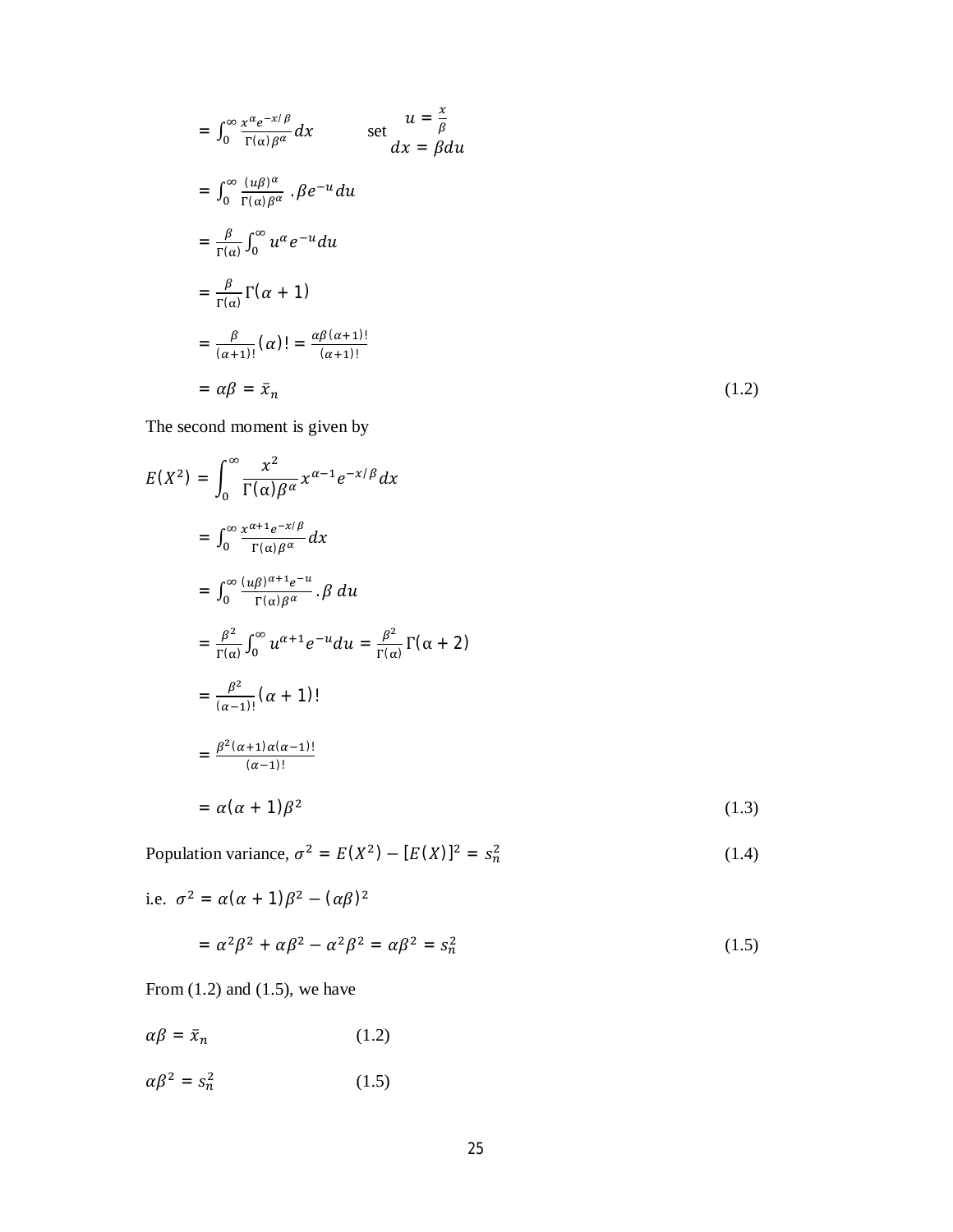Dividing  $(1.5)$  by  $(1.2)$  we have

$$
\hat{\beta} = s_n^2 / \bar{x}_n \tag{1.6}
$$

Substituting from  $(1.6)$  in  $(1.2)$ , we have

$$
\alpha(s_n^2/\bar{x}) = \bar{x}_n \qquad \text{or}
$$
  

$$
\hat{\alpha} = \bar{x}^2/s_n^2 \qquad (1.7)
$$

# **Exercise**

1. Given  $f(x; \theta) = \frac{1}{\sqrt{2\pi\theta}} e^{-x^2/2}$ , show that  $\frac{1}{n} \sum_{i=1}^n X_i^2$ , where  $X_1, X_2, ..., X_n$  is a random

sample from  $f(x; \theta)$  is an unbiased estimator of  $\theta$ .

- 2. Given  $f(x; \theta) = \frac{x^{\theta-1}e^{-x}}{F(0)}$  $\frac{e}{\Gamma(\theta)}$ ,  $X > 0$ ,  $\theta > 0$ , find a value of *c* such that *CX* will be an unbiased estimator of θ.
- 3. Find the lower bound of the variance for an unbiased estimator of the parameter  $\theta$  for the Cauchy density

$$
f(x; \theta) = \frac{1}{\pi [1 + (x - \theta)^2]}
$$
  
= 0, otherwise.

#### **Questions (Point Estimation)**

Given  $f(x; \theta) = \frac{1}{\sqrt{2}}$  $\frac{1}{\sqrt{2\pi\theta}}e^{-\frac{x^2}{2\theta}}$ ,  $-\infty < x < \infty$ ,  $\theta > 0$ . Show that  $\frac{1}{n}\sum_{i=1}^n X_i^2$ , where  $X_1, X_2, \ldots, X_n$  is a random sample from  $f(x; \theta)$  is an unbiased estimator of  $\theta$ .

**Solution:**

$$
E\left(\frac{1}{n}\sum_{i=1}^{n}X_{i}^{2}\right)=\int_{-\infty}^{\infty}\frac{1}{n}\sum_{1}^{n}x^{2}(2\pi\theta)^{-\frac{1}{2}}e^{-\frac{x^{2}}{2\theta}}dx
$$

$$
=(2\pi\theta)^{-\frac{1}{2}}\frac{1}{n}\sum_{1}^{n}\int_{-\infty}^{\infty}x^{2}e^{-\frac{x^{2}}{2\theta}}dx
$$
(1.1)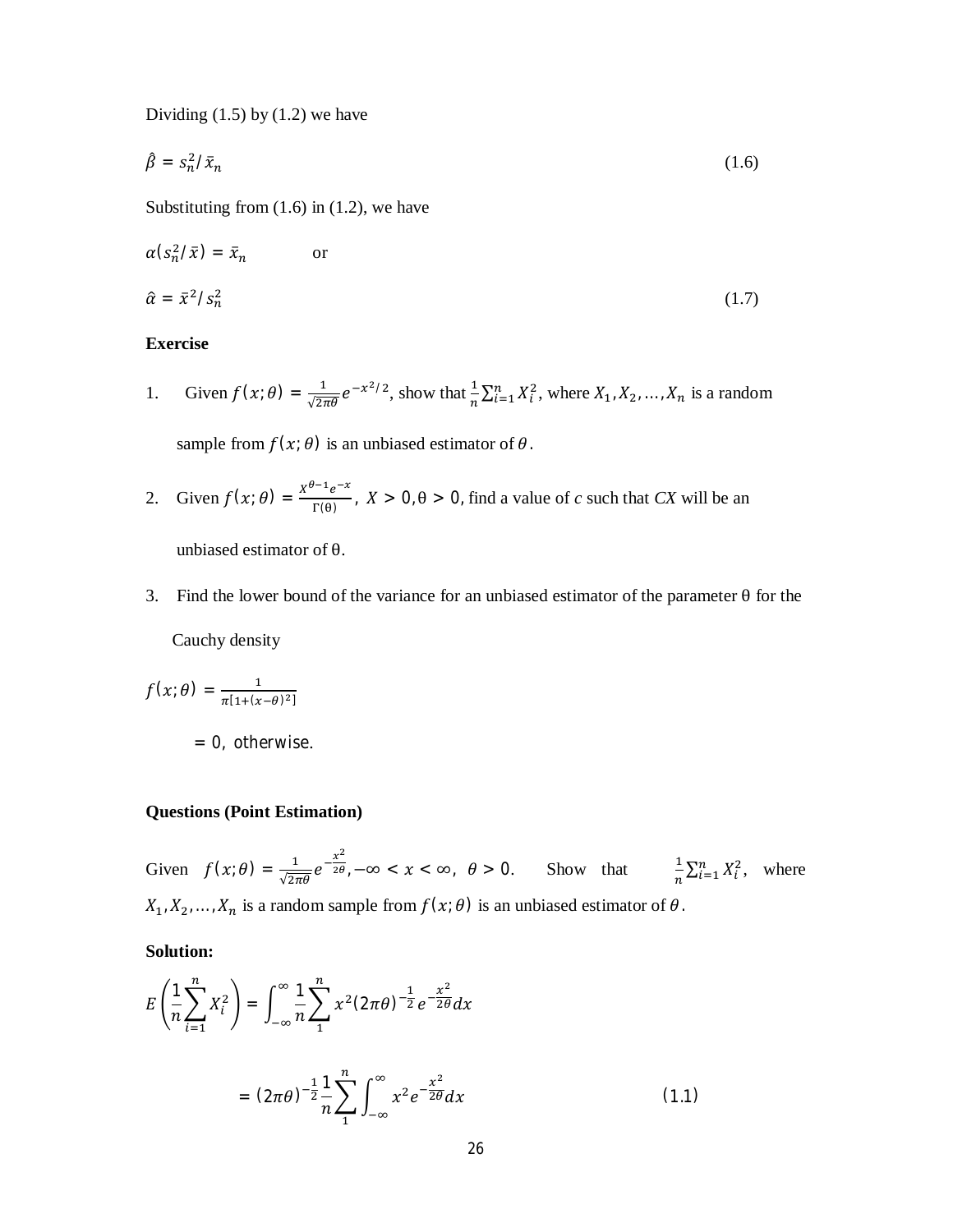$$
\int_{-\infty}^{\infty} x^2 e^{-\frac{x^2}{2\theta}} dx = 2 \int_{0}^{\infty} x^2 e^{-\frac{x^2}{2\theta}} dx \text{ set } u = x^2/2\theta, \quad \theta du = x dx
$$
  
\n
$$
= 2 \int_{0}^{\infty} x \cdot e^{-\frac{x^2}{2\theta}} . x dx
$$
  
\n
$$
= 2 \int_{0}^{\infty} (2u\theta)^{1/2} e^{-u} . \theta du
$$
  
\n
$$
= 2\sqrt{2\theta} \int_{0}^{\infty} u^{\frac{1}{2}} e^{-u} du = 2\sqrt{2\theta} \int_{0}^{\infty} u^{\frac{3}{2}} e^{-1-u} du
$$
  
\n
$$
= 2\theta \sqrt{2\theta} \Gamma(\frac{3}{2})
$$
  
\n
$$
= 2\theta \sqrt{2\theta} \cdot \frac{1}{2} \Gamma(\frac{1}{2}), \Gamma(\alpha + 1) = \alpha \Gamma(\alpha)
$$
  
\n
$$
= \theta \sqrt{2\theta} \Gamma(\frac{1}{2})
$$
  
\n
$$
= \theta \sqrt{2\theta} \cdot \sqrt{\pi}, \Gamma(\frac{1}{2}) = \sqrt{\pi}
$$
  
\n
$$
= \theta \sqrt{2\pi\theta}
$$
  
\n(1.2)

Substituting from  $(1.2)$  in  $(1.1)$  we have

$$
E\left(\frac{1}{n}\sum_{i=1}^{n}X_{i}^{2}\right)=\frac{1}{\sqrt{2\pi\theta}}\frac{1}{n}\sum_{i=1}^{n}\theta\frac{\sqrt{2\pi\theta}}{1}=\frac{1}{n}\sum_{i=1}^{n}\theta
$$

$$
=\frac{1}{n}n\theta
$$

$$
=\theta.
$$

We have

 $C\theta = \theta$ 

or  $C = 1$ 

# **Note:**

- 1.  $\Gamma\left(\frac{1}{2}\right)$  $\frac{1}{2}$ ) =  $\sqrt{\pi}$
- 2.  $\Gamma(\alpha + 1) = \alpha \Gamma(\alpha)$
- 3.  $\Gamma(\alpha + 2) = \alpha \Gamma(\alpha + 1)$

4. 
$$
\Gamma(\alpha) = \frac{\Gamma(\alpha+1)}{\alpha}
$$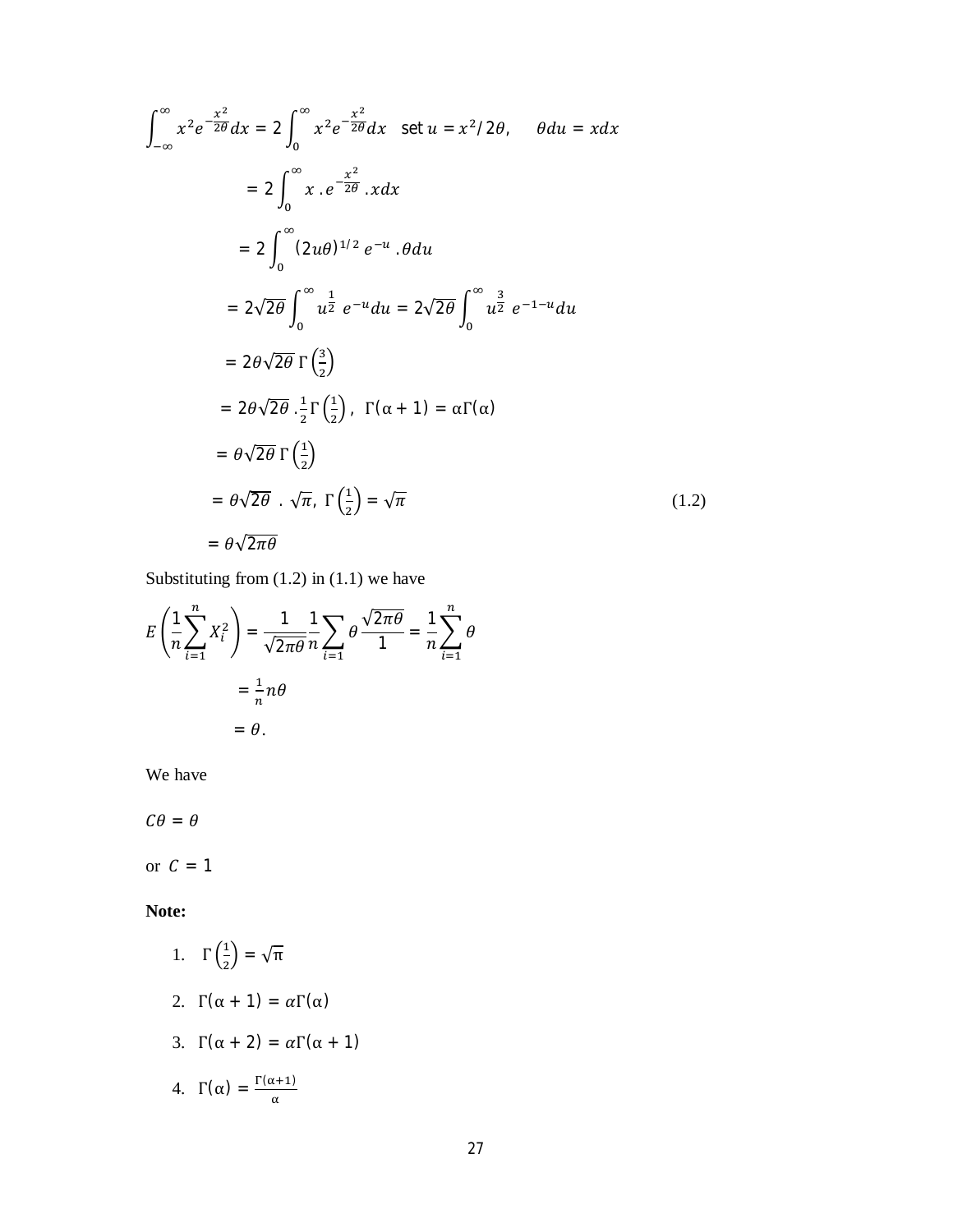#### **LECTURE FIVE**

# **CONFIDENCE INTERVALS**

#### **Definition 1:**

Let  $X_1, ..., X_n$  be a random sample from the density  $f(x; \theta)$ . Let  $T_1 = t_1(X_1, ..., X_n)$  and  $T_2 = t_2(X_1, ..., X_n)$  be two statistics satisfying  $T_1 \leq T_2$  for which  $P_\theta[T_1 < t(\theta) < T_2] = \gamma$ , where  $\gamma$  does not depend on  $\theta$ . Then the random interval  $(T_1, T_2)$  is called a 100  $\gamma$  percent confidence interval for  $\tau(\theta)$ ;  $\gamma$  is called the confidence coefficient; and  $T_1$  and  $T_2$  are called the lower and upper confidence limits, respectively, for  $\tau(\theta)$ . A value  $(t_1, t_2)$  of the random interval  $(T_1, T_2)$  is also called a 100  $\gamma$  percent confidence interval for  $\tau(\theta)$ .

#### **Definition 2:**

An interval is said to be random if at least one of its end points  $t_1, t_2$  is a random variable.

#### **Example 1:**

Let *X* be  $\chi^2_{(16)}$ . What is the probability that the random interval  $(X, 3.3X)$  contains the point *x*  $= 26.3$ ? Compute the expected length of the interval.

#### **Solution**

We have  $X < 26.3 < 3.3X$  when  $X < 26.3$  and  $3.3X > 26.3$  or  $X > \frac{26.3}{3.3}$  $\frac{18.8}{3.3}$  = 7.96969697 = 7.97

That is  $Prob(7.97 < X < 26.3)$ 

$$
= P(X \le 26.3) - P(X \le 7.97)
$$

$$
= 0.95 - 0.050
$$

$$
= 0.90
$$

The length of the interval is  $3.3X - X = 2.3X$ .

The expected length is  $2.3E(X) = 2.3(16)$ 

Since *X* is  $\chi^{2}_{(16)}$ , that is 36.80.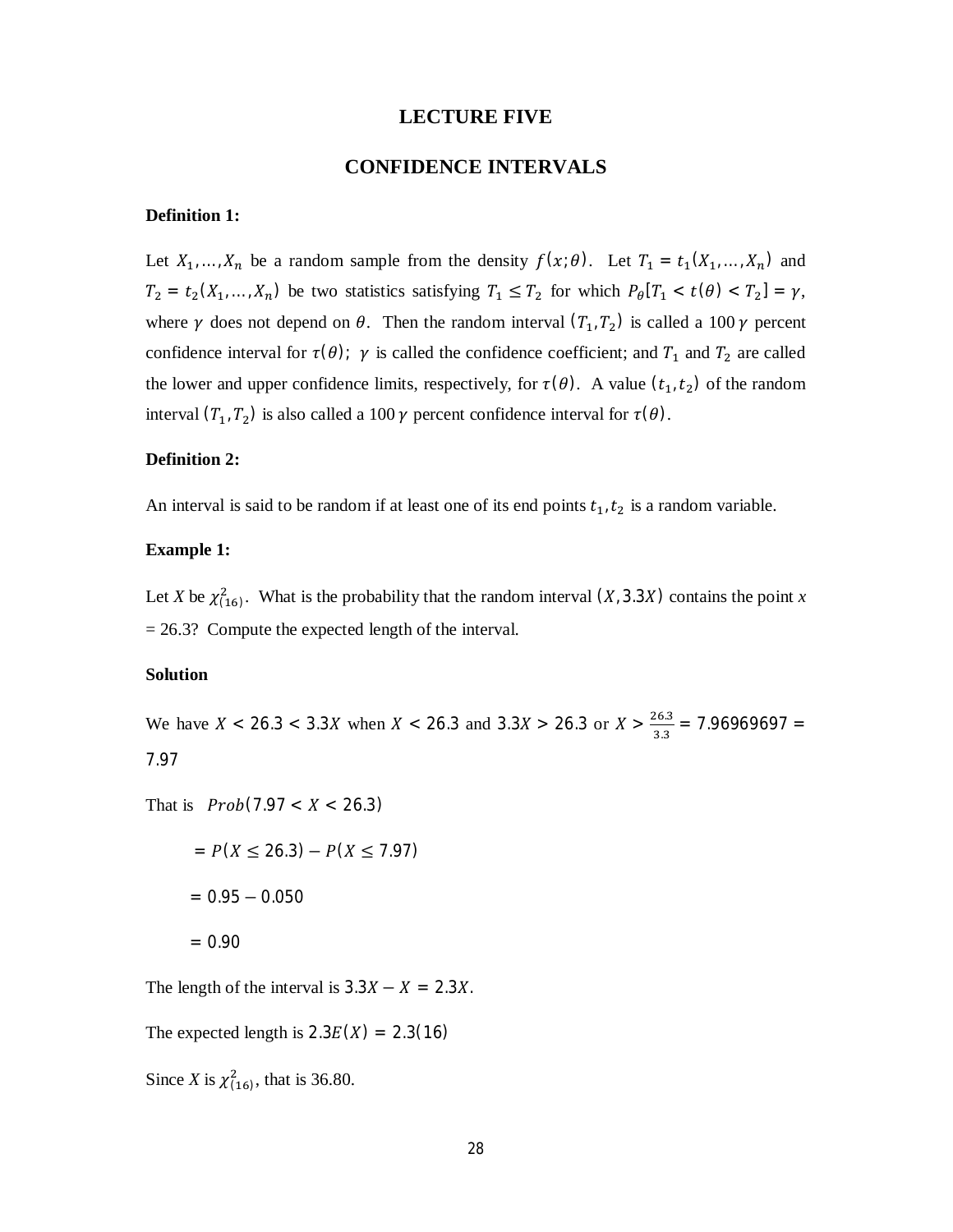# **Example 2:**

Let the random variable *X* have the p.d.f.  $f(x) = e^{-x}$ ,  $0 < x < \infty$ , zero elsewhere. Compute the probability that the random interval  $(X, 3X)$  includes the point  $x = 3$ . What is the expected value of the length of this random interval?

# **Solution:**

We have  $X < 3$  and  $X > 3/3 = 1$ . That is we desire  $Prob(1 < X < 3)$ 

$$
= \int_{1}^{3} e^{-x} dx = [-e^{-x}]_{1}^{3} = [e^{-x}]_{1}^{3}
$$

$$
= e^{-1} = e^{-3} = 0.367879441 - 0.049787068
$$

$$
= 0.318092372
$$

$$
= 0.318
$$

The length of the interval is  $3X - X = 2X$ 

The expected length is  $E(2X) = 2E(X)$ 

$$
E(X) = \int_0^\infty xe^{-x} dx \quad \text{set } u = x \text{ and } \frac{dv}{du} = e^{-x}.
$$
  
We have 
$$
\int \left(u \frac{dv}{du}\right) dx = uv - \int \left(u \frac{du}{dx}\right) dx
$$

$$
= -xe^{-x} + \int_0^\infty e^{-x} dx
$$

$$
= -xe^{-x} - e^{-x}
$$

$$
= [-e^{-x}(x+1)]_0^\infty = [e^{-x}(x+1)]_{\infty}^0
$$

$$
= 1 - 0 = 1
$$

$$
\therefore 2E(X) = 2 \times 1 = 2
$$

$$
\therefore \text{ Expected length} = 2.
$$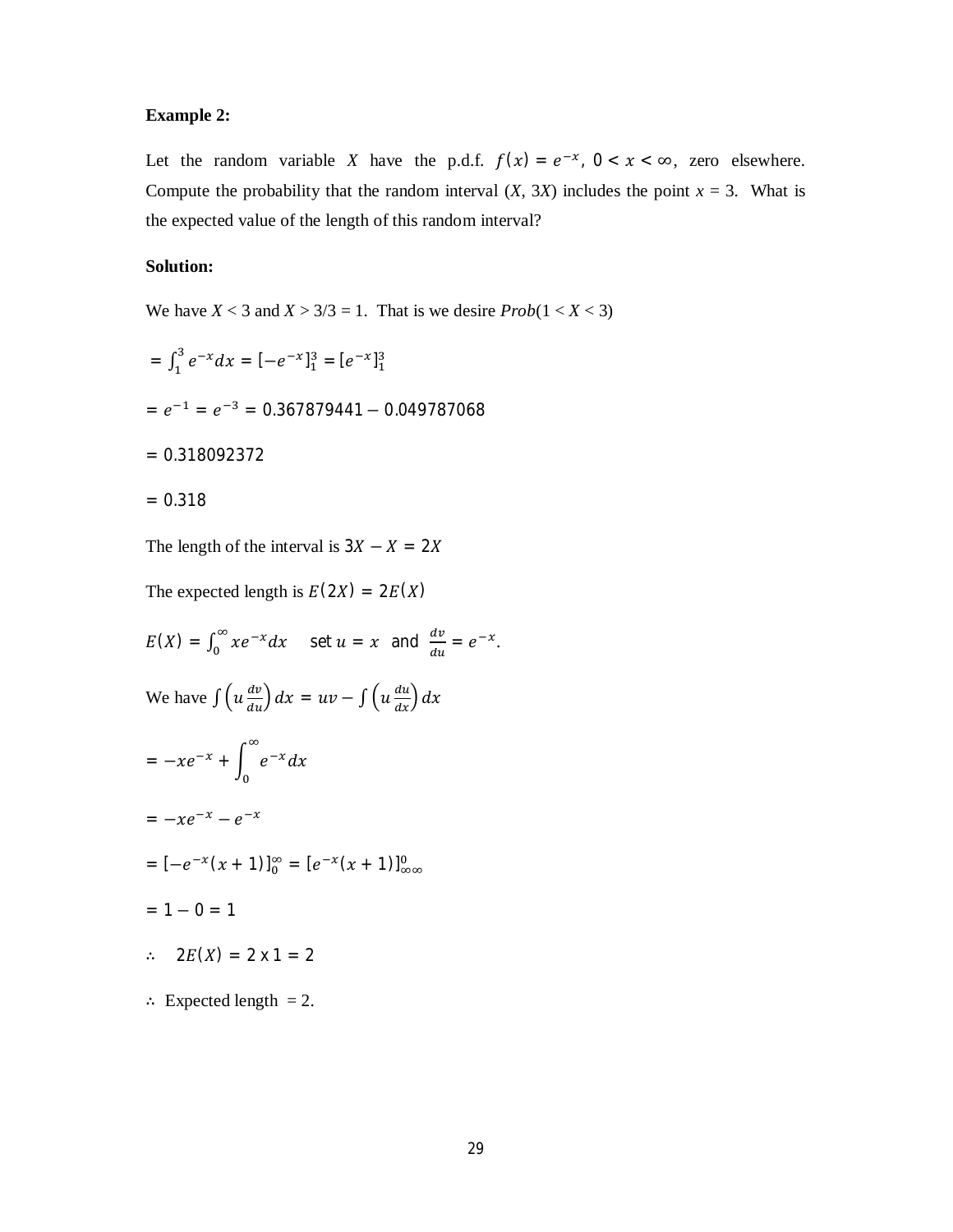#### **2. Confidence Interval for Means**

Consider a sample  $X_1, ..., X_n$  from a distribution which is  $N(\mu, \sigma^2)$ ,  $\sigma^2$  known.

$$
Z = (\bar{X} - \mu) / \sigma \tag{2.1}
$$

is a unit normal variable, whatever the true value of  $\mu$  may be. Hence we infer that

$$
P(|Z|) \le 1.96 = 0.954\tag{2.2}
$$

So that

$$
P\left(\bar{x} - 1.96\frac{\sigma}{\sqrt{n}} < \mu < \bar{x} + 1.96\frac{\sigma}{\sqrt{n}}\right) \tag{2.2.1}
$$

Again,

$$
T = \frac{(\bar{x} - \mu)\sqrt{n-1}}{s} \tag{2.3}
$$

has a *t* distribution with  $(n - 1)$  degrees of freedom, whatever the value of  $\sigma^2 > 0$ , and

$$
s^2 = \frac{1}{n} \sum_{1}^{n} (x_i - \bar{x})^2
$$
. For a probability of 0.95, we can *ind numbers a* < *b* from

the table of *t* distribution such that

$$
P\left(a < \frac{(\bar{x} - \mu)\sqrt{n-1}}{s} < b\right) = 0.95\tag{2.4}
$$

Noting that the random variable *T* is symmetric about the vertical axis through the origin, we would take  $a = -b$  with  $b > 0$ . We have

$$
P\left(\bar{X} - \frac{bs}{\sqrt{n-1}} < \mu < \bar{X} + \frac{bs}{\sqrt{n-1}}\right) = 0.95\tag{2.5}
$$

#### **Example 3:**

Let  $n = 10$ ,  $\bar{x} = 3.22$  and  $s^2 = 1.3689$ . Compute a 95% C.I. for  $\mu$ .

**Solution:** From equation (2.5),

$$
b = t_{\alpha/2,9} = 2.262
$$
 and  $s = 1.17$ .  
We have  $\left[3.22 - \frac{(2.262)(1.17)}{\sqrt{9}}, 3.22 + \frac{(2.262)(1.17)}{\sqrt{9}}\right]$ 

or (2.34, 4.10).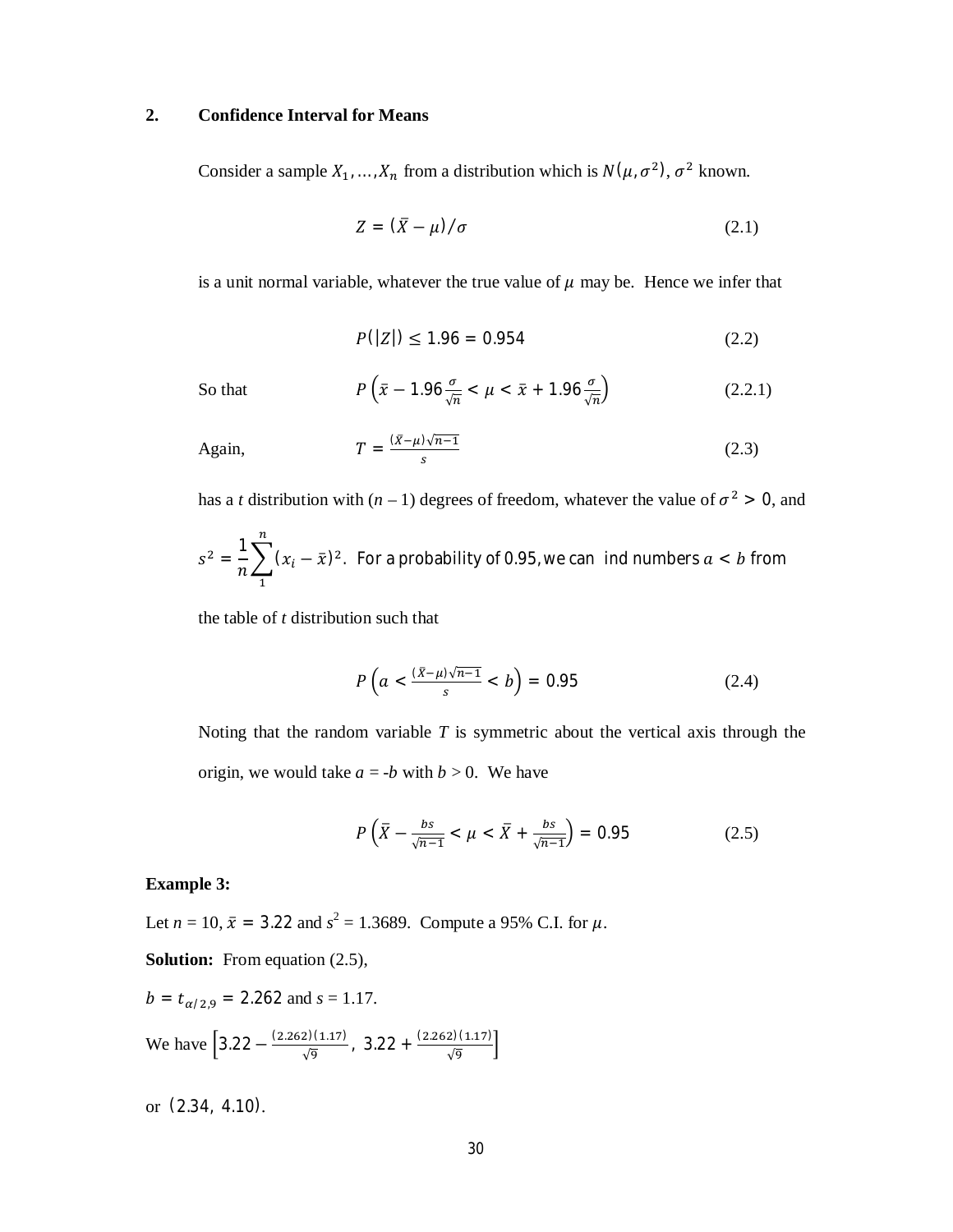# **Example 4:**

Let a random sample of size 20 from a distribution which is  $N(\mu, 80)$  have mean  $\bar{x} = 81.2$ . Find a 95% confidence interval for  $\mu$ .

**Solution:**  $n = 20$ , and  $\sigma^2 = 80$ 

$$
X \sim N(\mu, 80) \text{ and } \overline{X} \sim N\left(\mu, \frac{\sigma^2}{n}\right)
$$

The required interval is given by equation (2.2.1)

i.e., 
$$
\bar{x} \pm 1.96 \frac{\sigma}{\sqrt{n}} = \bar{x} \pm 1.96(2)
$$

i.e.  $81.2 \pm 3.92$ 

$$
= (77.28, 85.12)
$$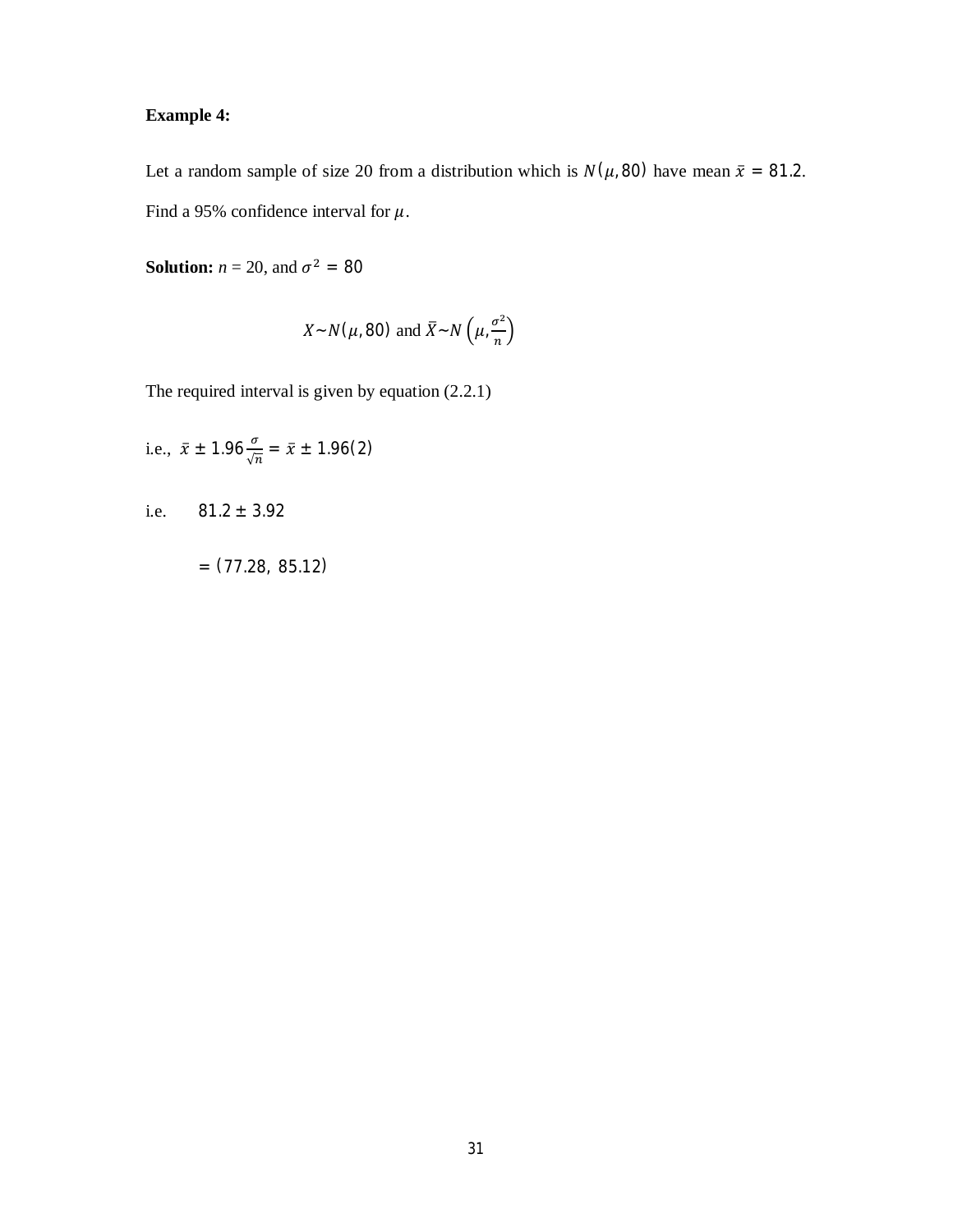#### **LECTURE SIX**

# **UNIFORMLY MINIMUM VARIANCE UNBIASED ESTIMATOR (UMVUE)**

#### **CRAMER-RAO INEQUALITY**

Consider the problem of how to find the best unbiased estimator of the parameter  $\theta$  in the continuous density function  $f(x; \theta)$ . The solution of the problem lies in obtaining an inequality for the variance of any unbiased estimator  $T = t(X_1, X_2, ..., X_n)$  of  $\theta$ . This inequality is derived in the following manner. Since  $X_1, X_2, \ldots, X_n$  is a random sample from  $f(x; \theta)$ , its density function will be denoted by *L*, where

$$
L = \prod_{i=1}^n f(x; \theta)
$$

It follows that

$$
\int \dots \int L dx_1 dx_2 \dots dx_n = 1 \tag{1.1}
$$

Since  $T = t(X_1, X_2, ..., X_n)$  is assumed to be an unbiased estimator of  $\theta$ , it follows that

$$
E(t) = \int \dots \int +L dx_1 dx_2 \dots dx_n = \theta \tag{1.2}
$$

We differentiate (1.1) and (1.2) and assume that it is permissible to differentiate under the integral sign and that the limits of integration do not depend on  $\theta$ . Differentiation of (1.1) will give

$$
\int \dots \int \frac{\partial L}{\partial \theta} dx_1 dx_2 \dots dx_n = 0 \tag{1.3}
$$

Differentiation of (1.2) yields

$$
\int \dots \int t \frac{\partial L}{\partial \theta} dx_1 dx_2 \dots dx_n = 1 \tag{1.4}
$$

The value of  $\frac{\partial L}{\partial \theta}$  is most easily obtained by calculating

$$
\frac{\delta \log L}{\delta \theta} = \frac{\delta \log L}{\delta L} \cdot \frac{\delta L}{\delta \theta} = \frac{1}{L} \frac{\delta L}{\delta \theta}.
$$

Thus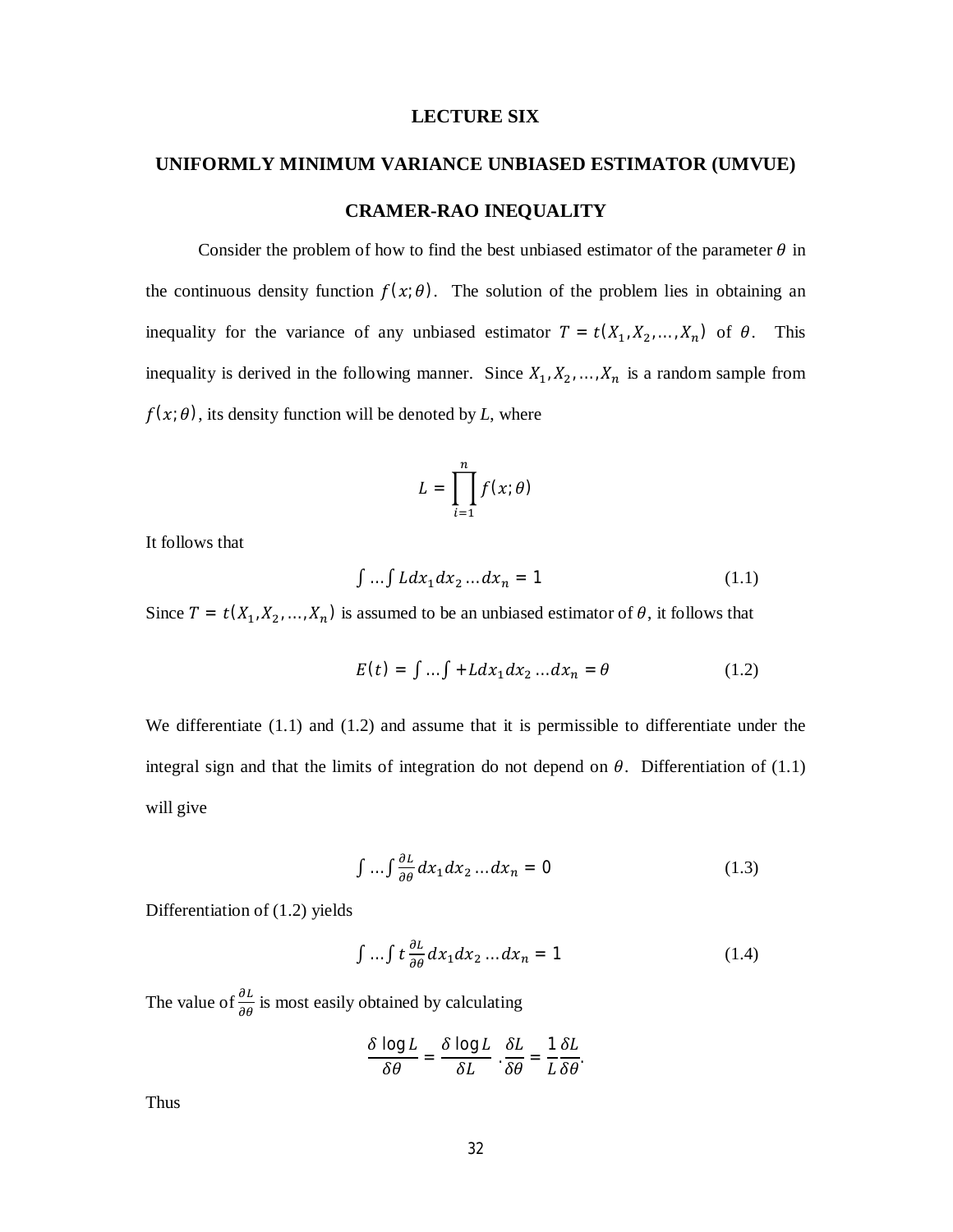$$
\frac{\delta L}{\delta \theta} = L \sum_{i=1}^{h} \frac{\delta \log f(x_i; \theta)}{\delta \theta}
$$

Let

$$
T = \sum_{i=1}^{h} \frac{\delta \log f(x_i; \theta)}{\delta \theta} \tag{1.5}
$$

Equation (1.2) can be expressed as

$$
0 = \int ... \int T L dx_1 dx_2 ... dx_n = E(T)
$$
 (1.6)

Similarly, equation (1.4) will assume the form

$$
1 = \int \dots \int tTL dx_1 dx_2 \dots dx_n = E[tT]
$$
\n(1.7)

Next, consider the value of the correlation coefficient between the two random variables *t* and *T*. That is,

$$
P_{tT} = \frac{E(tT)E(t)E(T)}{\sigma_t \sigma_T}
$$

In view of the results in  $(1.6)$  and  $(1.7)$  this will reduce to

$$
P_{tT} = \frac{1}{\sigma_t \sigma_T} \tag{1.8}
$$

Since any correlation coefficient satisfies the inequality  $P^2 \le 1$ , it follows from (1.8) that  $\sigma_t$  and  $\sigma_T$  must satisfy the inequality

$$
\sigma_t^2 \ge \frac{1}{\sigma_T^2} \tag{1.9}
$$

In view of  $(1.5)$  and the independence of the terms in that sum, it follows that

$$
\sigma_T^2 = \sum_{i=1}^n \sigma_i^2 \tag{1.10}
$$

where  $\sigma_i^2$  is the variance of  $\frac{\delta}{\delta \theta} f(x_i; \theta)$ . But from (1.5) and (1.6)

$$
\sum_{i=1}^{h} E \frac{\delta \log f(x_i; \theta)}{\delta \theta} = 0
$$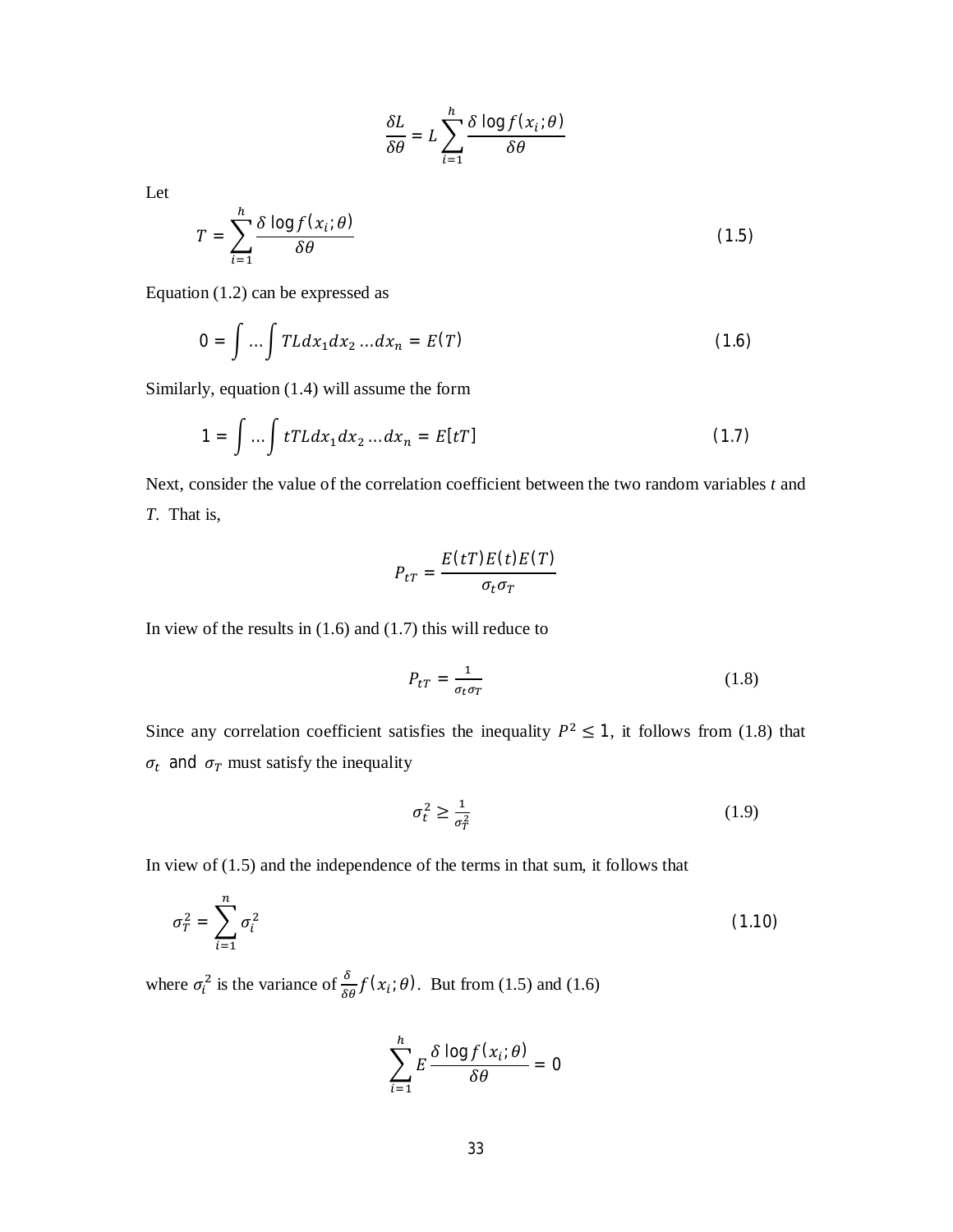Since the  $X_i$  possess the same distribution, the quantities  $\frac{\delta \log f(x_i; \theta)}{\delta \theta}$  $\frac{\partial f(x_i, v)}{\partial \theta}$ ,  $i = 1, 2, ..., n$ , must possess the same distribution, hence the same expected value. Since the sum of such expected values is zero, it follows that each expected value must be zero and therefore the variance  $\sigma_i^2$  of  $\frac{\delta \log f(x_i; \theta)}{\delta \theta}$  is equal to its second moment. Hence

$$
\sigma_i^2 = E \left[ \frac{\delta \log f(x_i; \theta)}{\delta \theta} \right]^2
$$

Consequently from (1.10),

$$
\sigma_T^2 = nE \left[ \frac{\delta \log f(x_i; \theta)}{\delta \theta} \right]^2 \tag{1.11}
$$

because each  $X_i$  has the same distribution as the basic variable *X*. Substituting from (1.11) in  $(1.9)$  we have

$$
\sigma_t^2 \ge nE \frac{1}{\left[\frac{\delta \log f(x_i; \theta)}{\delta \theta}\right]}
$$
(1.12)

**Example:** Let  $X_1, X_2, ..., X_n$  be i.i.d. random variables from a Poisson distribution with parameter  $\theta$ . Show that  $\overline{X}$  is UMVU estimator of  $\theta$ .

We have

$$
f(x; \theta) = e^{-\theta} \theta^x / x!
$$
 so that  
\n
$$
\log f(x; \theta) = -\theta + x \log \theta - \log x
$$
  
\n
$$
\frac{\delta}{\delta \theta} \log f(x_i; \theta) = -1 + \frac{x}{\theta}
$$
  
\n
$$
E\left[\frac{\delta}{\delta \theta} \log f(x_i; \theta)\right]^2 = \left[1 - \frac{2x}{\theta} + \frac{x^2}{\theta^2}\right] = \frac{1}{\theta}
$$

Since  $E(x) = \theta$  and  $E(x^2)\theta(1 + \theta)$ 

The C-R lower bound =  $\theta/A$ . Since  $\overline{X}$  is unbiased for  $\theta$ , with variance  $\theta/n$ , we have that  $\overline{X}$ is UMVE estimator of  $\theta$ .

## **Exercises**

- 1. Let  $X_1, X_2, ..., X_n$  be i.i.d. random variables from a Bernoulli distribution,  $B(1, \theta)$ . Show that  $\bar{x}$  is UMVU estimator of  $\theta$ .
- 2. Let  $X_1, X_2, ..., X_n$  be i.i.d. random variables from  $N(\mu, \sigma^2)$ . Assume  $\sigma^2$  is known and  $\mu = \theta$ . Show that  $\bar{x}$  is a UMVU estimator of  $\theta$ .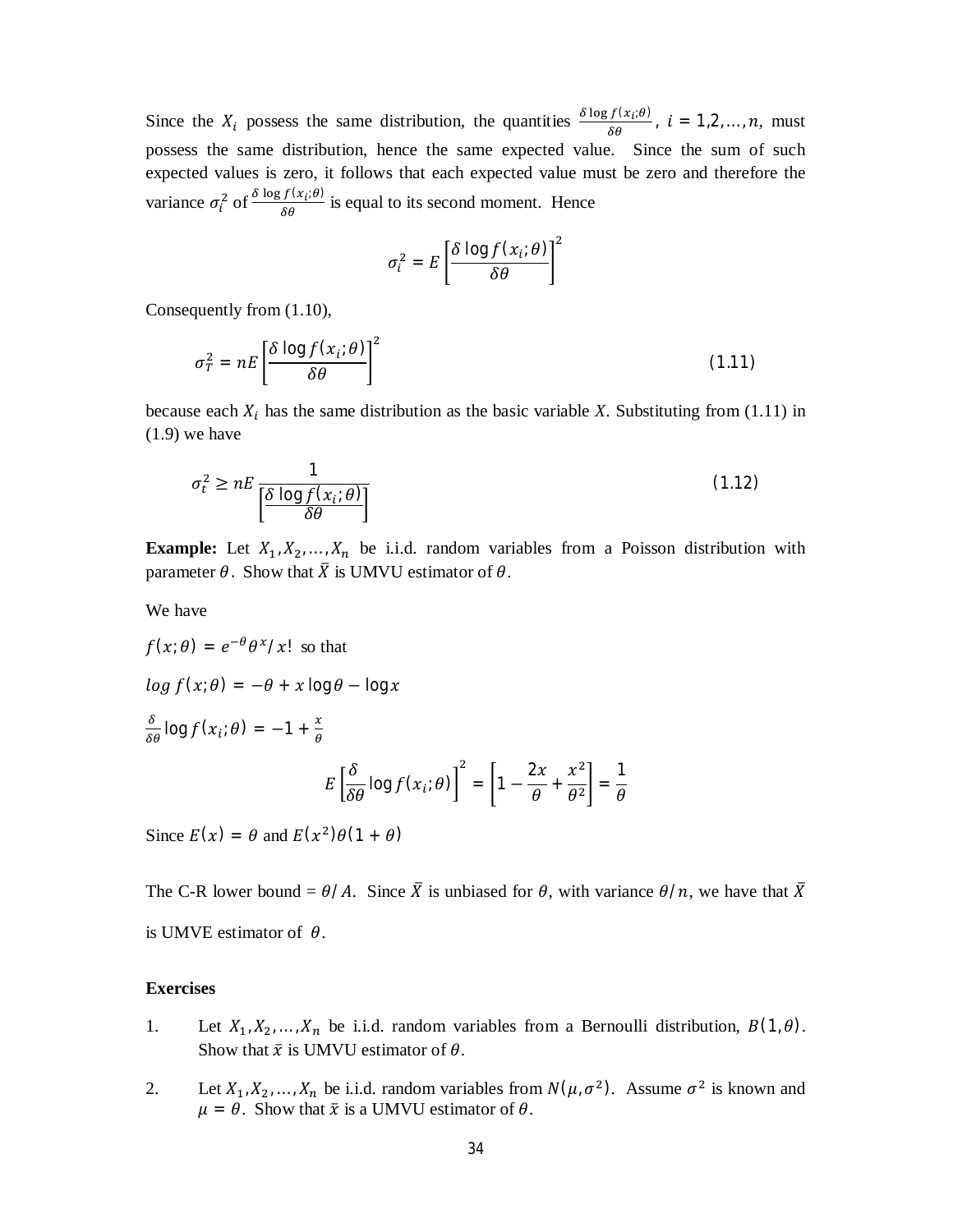#### **LECTURE SEVEN**

#### **TESTING HYPOTHESES**

Statistical hypothesis is an assertion about the density function of a random variable. For example, given a probability density  $f(x/\theta)$  and a sample  $X_1, X_2, \ldots, X_n$  from it, a typical problem of testing a hypothesis, that is, a problem for which there are only two possible actions available, is to decide by means of a decision function  $d = d(X_1, X_2, ..., X_n)$  whether  $\theta \le \theta_0$  or  $\theta > \theta_0$ , where  $\theta_0$  is some specified value. For example, the statement that the mean of a Poisson random variable is 5 is a statistical hypothesis.

Let us consider how a statistician proceeds in attempting to design a test that possesses desirable properties. Assume an exponential density is given by

$$
f(x/\theta) = \theta e^{-\theta x} \tag{1.1}
$$

Assume further that the parameter  $\theta$  has the value 2. This assumption is the statistical hypothesis to be tested, denoted by  $H_0$ . Let  $H_1$  denote the alternative hypothesis that  $\theta = 1$ . Since there are only two possible actions that can be taken in this testing problem, namely accept *H*<sub>0</sub> or accept *H*<sub>1</sub>, a decision function  $d = d(X_1, X_2, ..., X_n)$  must separate *n* dimensional sample space into two parts. Let  $A_0$  denote the part that is associated with accepting  $H_0$ , and  $A_1$  the remaining part associated with accepting  $H_1$ . This means that if a random sample of *X* yields a point  $x = (x_1, x_2, ..., x_n)$  that lies in  $A_0$ , we accept the hypothesis  $H_0: \theta = \theta_0$ , whereas if it lies in  $A_1$ , we accept the alternative hypothesis  $H_1: \theta = \theta_1$ . To avoid complicating the discussion at this stage, only one observation is taken on *X*. The problem of constructing a test for *H*<sup>0</sup> under discussion is therefore the problem of choosing a critical region on the positive *x* axis. This will lead to two types of error.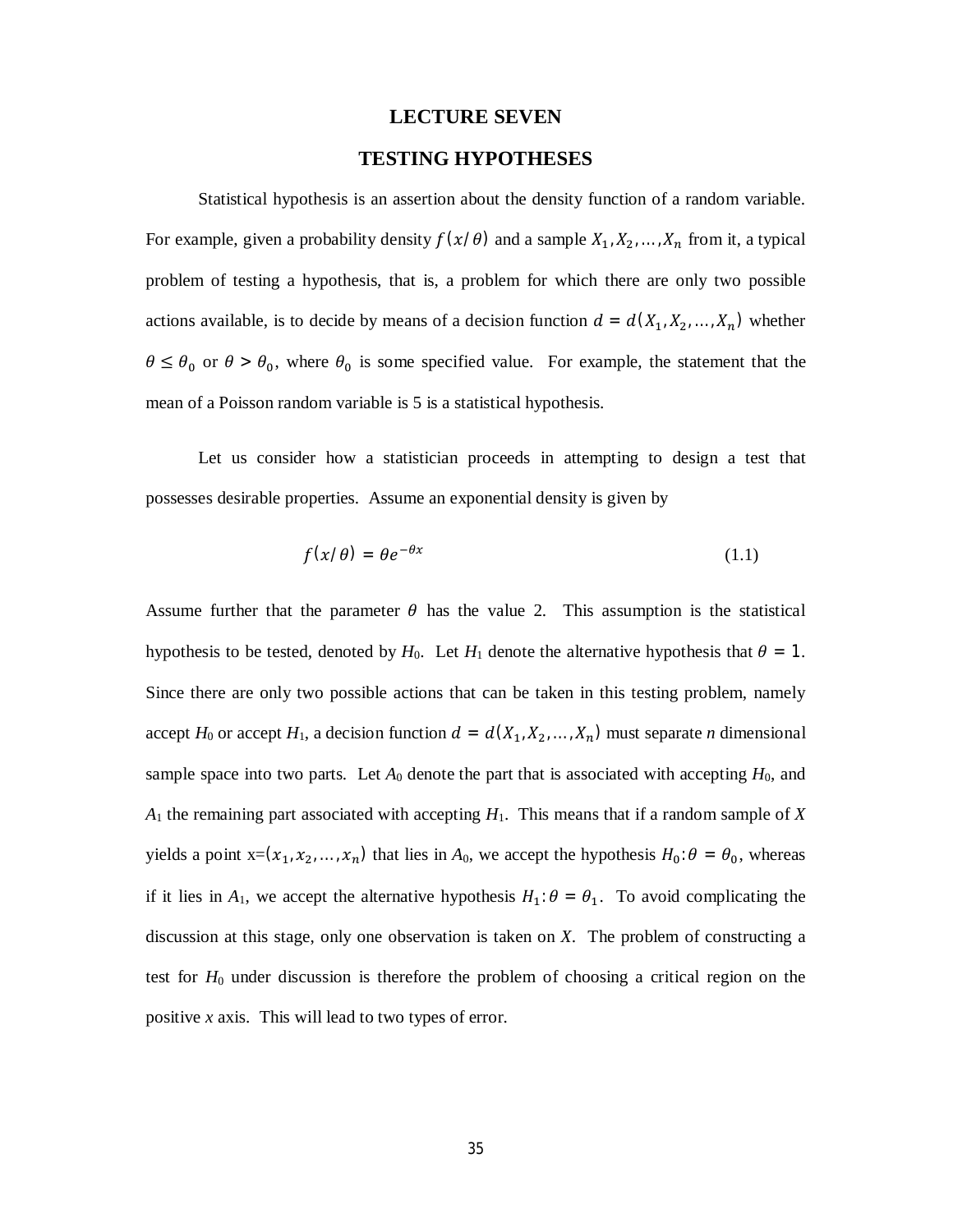#### **Two Types of Error**

Suppose the statistician selects the part of the *X* axis to the right of  $x = 1$  as the critical region. To decide whether this was a wise choice, we consider its consequences. If  $H_0$  is actually true and the observed value of  $X$  exceeds 1,  $H_0$  will be rejected. This, of course, is an incorrect decision. This type of error is called the type I error. On the other hand, if  $H_1$  is actually true and the observed value of *X* does not exceed 1, *H<sup>0</sup>* will be accepted. This also is an incorrect decision. This kind of error is called the type II error. These two incorrect decisions, as well as the two correct decisions that are possible here, are displayed in table 1 below.

#### **Table 1: Showing Two Types of Error**

| Status of $H_0$ and $H_1$ | $H_0$ is True           | $H_1$ is True    |
|---------------------------|-------------------------|------------------|
| Value of $x$              |                         |                  |
| x > 1                     | Type I Error            | Correct Decision |
| (reject $H_0$ )           |                         |                  |
| $x \leq 1$                | <b>Correct Decision</b> | Type II Error    |
| (accept $H_0$ )           |                         |                  |

It is necessary to measure the seriousness of making either one of these errors before one can judge whether the choice of a critical region was wise. The size of an error is the measure of its seriousness. In the sequel, the loss function for our testing problem is given by

$$
L(\theta, d) = \begin{cases} 0, & \text{if the correct decision is made} \\ 1, & \text{if an incorrect decision is made} \end{cases}
$$

# **Definition 1:**

 $\alpha$  = size of type I error = P(Accept *H*<sub>1</sub>/*H*<sub>0</sub> is true) i.e. the sample falls in the critical region, when in fact  $H_0$  is true.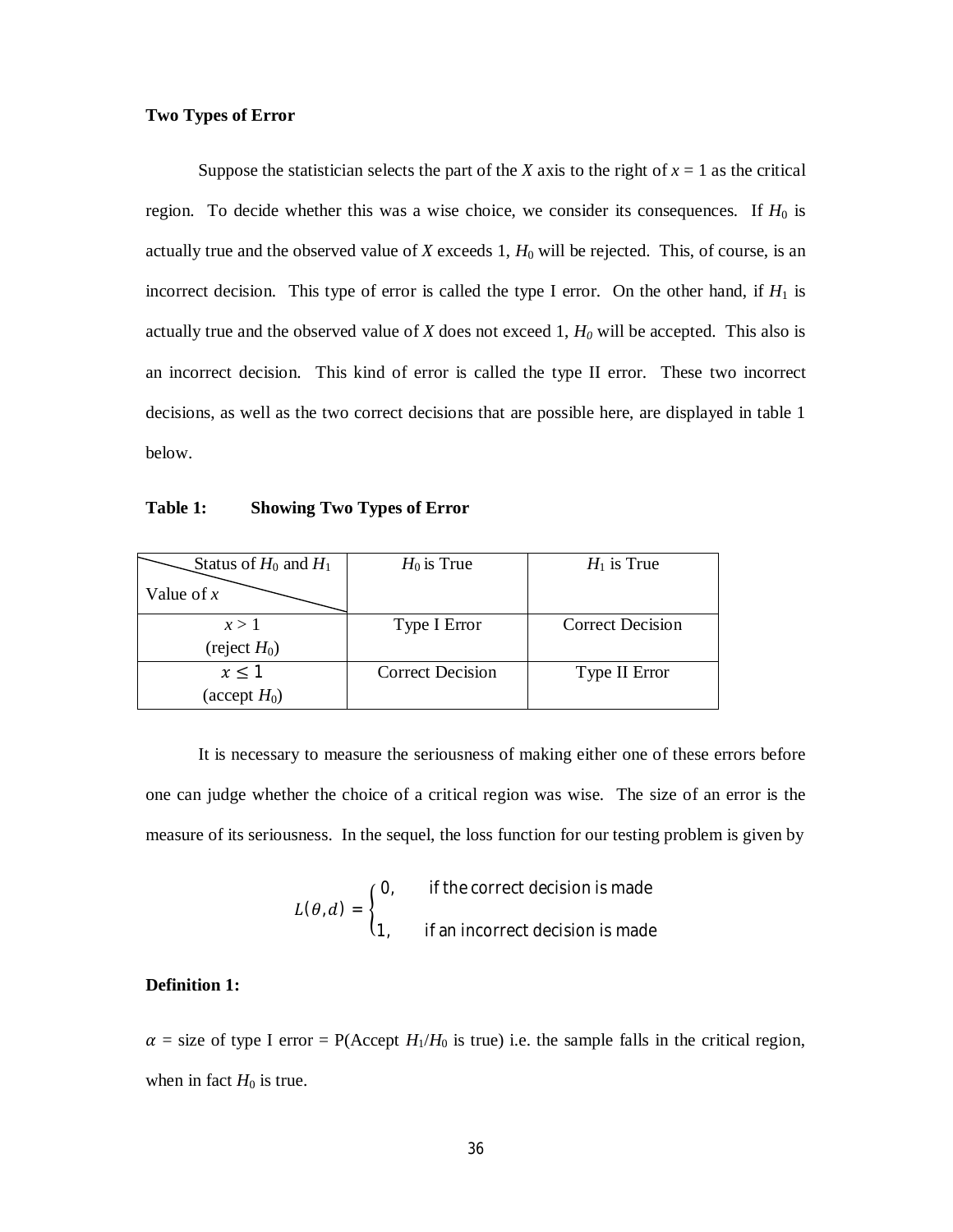$\beta$  = size of type II error = P(Accept *H*<sub>0</sub>/*H*<sub>1</sub> is true)

Note that the two possible values of the risk function are given by

$$
R(\theta_0, d) = EL(\theta_0, d(X)) = 0.P(X \in A_0/A_0) + 1.P(X \in A_1/\theta_0)
$$
  
=  $P(X \in A_1/\theta_0)$  (1.2)

and

$$
R(\theta_1, d) = EL(\theta_1, d(X)) = 1. P(X \in A_0 / \theta_1) + 0. P(X \in A_1 / \theta_1)
$$
  
=  $P(X \in A_0 / \theta_1)$  (1.3)

## **Definition 2:**

The critical region of a test is that part of sample space that corresponds to the rejection of the hypothesis  $H_0$ . The size of the critical region,  $\alpha$ , is the probability of the sample point falling in the critical region when  $H_0$  is true.

## **Definition 3:**

A best critical region of size  $\alpha$  is one that minimizes the probability,  $\beta$ , of accepting  $H_0$  when  $H_1$  is true among all critical regions whose size does not exceed  $\alpha$ . A best test is a test that is based on a best critical region.

**Example:** If *X* has the density  $f(x/\theta) = \theta e^{-\theta x}$ ,  $x > 0$ ,  $\theta > 0$ , and zero otherwise, if you are testing the hypothesis  $H_0$ :  $\theta = 2$  against  $H_1$ :  $\theta = 1$  by means of a single observed value of *X* and the critical region is  $X \geq 1$ , compute the sizes of  $\alpha$  and  $\beta$ .

#### **Solution:**

 $\alpha = P(X \in \text{critical region}/H_0 \text{ is true})$ 

$$
= \int_1^\infty 2e^{-2x} dx = [e^{-2x}]_\infty^1 = e^{-2} = 0.135335
$$

 $\beta = P(X \in \text{feasible}/H_1 \text{ is true})$